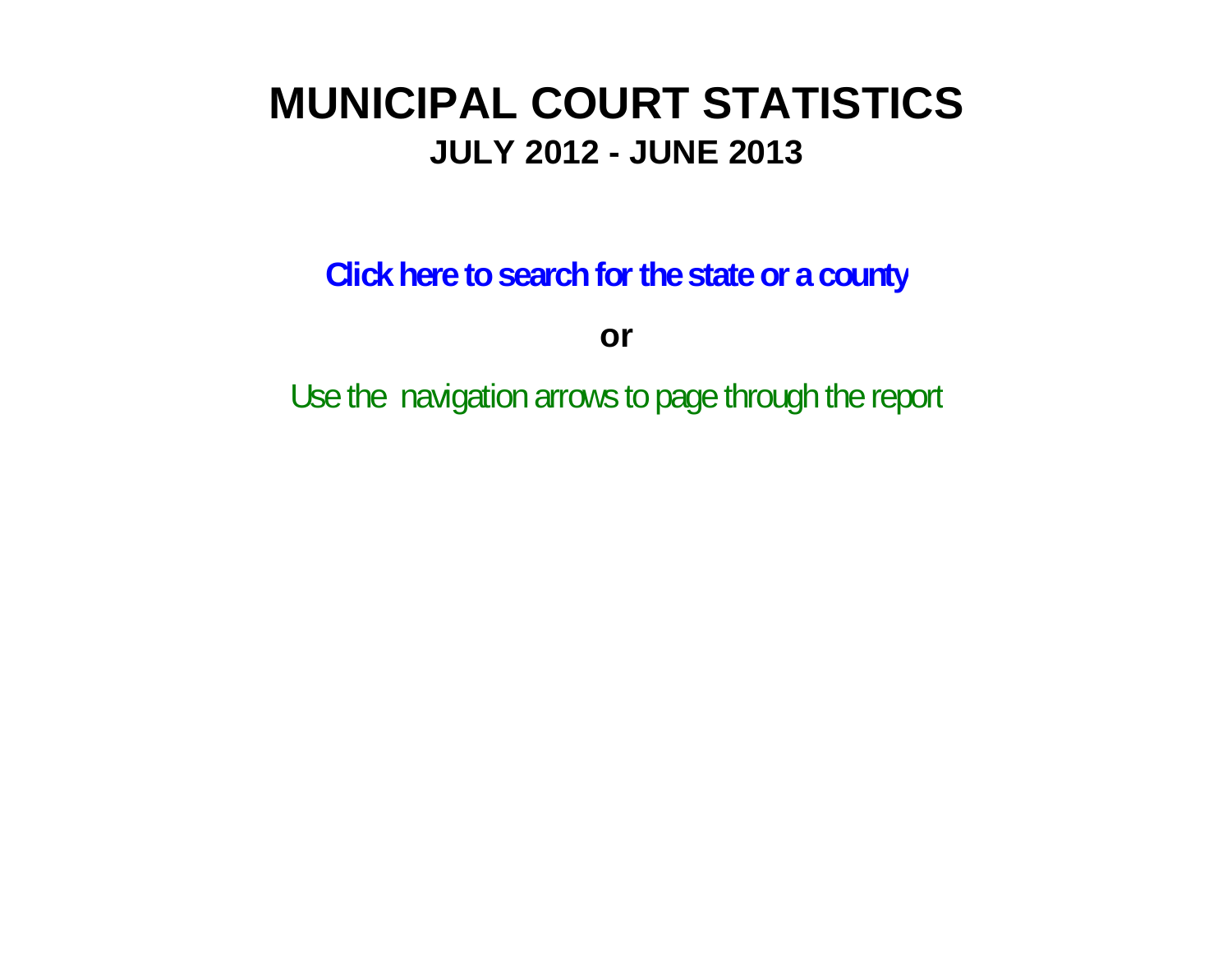## **MUNICIPAL COURT STATISTICS JULY 2012 - JUNE 2013 STATE**

|                                  |                    | D.P. &    | Other           | <b>Criminal</b> |        | <b>Traffic</b> |                | <b>Traffic</b> | Grand        |
|----------------------------------|--------------------|-----------|-----------------|-----------------|--------|----------------|----------------|----------------|--------------|
|                                  | <b>Indictables</b> | P.D.P.    | <b>Criminal</b> | <b>Total</b>    | D.W.I. | (moving)       | <b>Parking</b> | <b>Total</b>   | <b>Total</b> |
| Filings                          |                    |           |                 |                 |        |                |                |                |              |
| Jul 2011 - Jun 2012              | 198,914            | 426,719   | 219,381         | 845,014         | 35,063 | 2,764,573      | 2,485,204      | 5,284,840      | 6,129,854    |
| Jul 2012 - Jun 2013              | 192,432            | 426,698   | 194,145         | 813,275         | 34,345 | 2,828,350      | 2,385,985      | 5,248,680      | 6,061,955    |
| % Change                         | $-3%$              | 0%        | $-12%$          | $-4%$           | $-2%$  | 2%             | $-4%$          | $-1%$          | $-1%$        |
| <b>Resolutions</b>               |                    |           |                 |                 |        |                |                |                |              |
| Jul 2011 - Jun 2012              | 194,595            | 364,763   | 253,215         | 812,573         | 35,253 | 2,746,287      | 2,530,948      | 5,312,488      | 6,125,061    |
| Jul 2012 - Jun 2013              | 187,370            | 365,907   | 224,587         | 777,864         | 35,641 | 2,824,805      | 2,418,328      | 5,278,774      | 6,056,638    |
| % Change                         | $-4%$              | 0%        | $-11%$          | $-4%$           | 1%     | 3%             | $-4%$          | $-1%$          | $-1%$        |
| <b>Clearance</b>                 |                    |           |                 |                 |        |                |                |                |              |
| Jul 2011 - Jun 2012              | $-4,319$           | $-61,956$ | 33,834          | $-32,441$       | 190    | $-18,286$      | 45,744         | 27,648         | $-4,793$     |
| Jul 2012 - Jun 2013              | $-5,062$           | $-60,791$ | 30,442          | $-35,411$       | 1,296  | $-3,545$       | 32,343         | 30,094         | $-5,317$     |
| <b>Clearance Percent</b>         |                    |           |                 |                 |        |                |                |                |              |
| Jul 2011 - Jun 2012              | 98%                | 85%       | 115%            | 96%             | 101%   | 99%            | 102%           | 101%           | 100%         |
| Jul 2012 - Jun 2013              | 97%                | 86%       | 116%            | 96%             | 104%   | 100%           | 101%           | 101%           | 100%         |
| <b>Backlog</b>                   |                    |           |                 |                 |        |                |                |                |              |
| June 2012                        | 540                | 39,261    | 20.740          | 60,541          | 4,429  | 72,069         | 215,200        | 291,698        | 352,239      |
| June 2013                        | 443                | 35,421    | 19,995          | 55,859          | 3,974  | 63,675         | 152,432        | 220,081        | 275,940      |
| % Change                         | $-18%$             | $-10%$    | $-4%$           | $-8%$           | $-10%$ | $-12%$         | $-29%$         | $-25%$         | $-22%$       |
| <b>Backlog/100 Mthly Filings</b> |                    |           |                 |                 |        |                |                |                |              |
| June 2012                        | 3                  | 110       | 113             | 86              | 152    | 31             | 104            | 66             | 69           |
| June 2013                        | 3                  | 100       | 124             | 82              | 139    | 27             | 77             | 50             | 55           |
| % Change                         | $-15%$             | $-10%$    | 9%              | $-4%$           | $-8%$  | $-14%$         | $-26%$         | $-24%$         | $-21%$       |
| <b>Backlog Percent</b>           |                    |           |                 |                 |        |                |                |                |              |
| June 2012                        | 38%                | 55%       | 46%             | 52%             | 51%    | 23%            | 51%            | 39%            | 41%          |
| June 2013                        | 32%                | 54%       | 49%             | 52%             | 51%    | 20%            | 43%            | 33%            | 35%          |
| <b>Active Pending</b>            |                    |           |                 |                 |        |                |                |                |              |
| June 2012                        | 1,413              | 70,833    | 44,920          | 117,166         | 8,763  | 309,777        | 420,642        | 739,182        | 856,348      |
| June 2013                        | 1,377              | 65,036    | 40,818          | 107,231         | 7,813  | 312,416        | 350,707        | 670,936        | 778,167      |
| % Change                         | $-3%$              | $-8%$     | $-9%$           | $-8%$           | $-11%$ | $1\%$          | $-17%$         | $-9%$          | $-9%$        |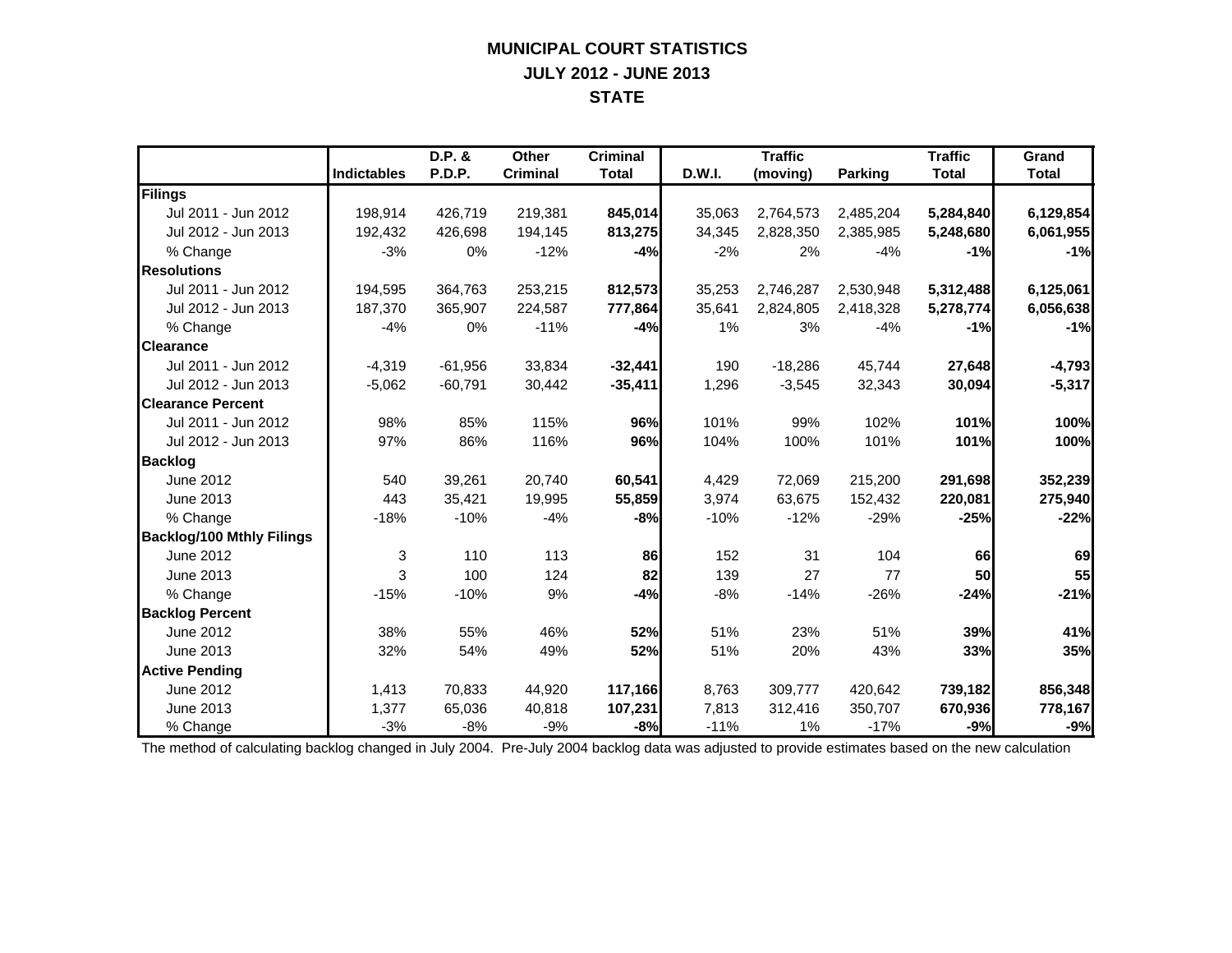### **MUNICIPAL COURT STATISTICSJULY 2012 - JUNE 2013 ATLANTIC COUNTY**

|                                  |                    | D.P. & | Other           | <b>Criminal</b> |        | <b>Traffic</b> |                | <b>Traffic</b> | Grand        |
|----------------------------------|--------------------|--------|-----------------|-----------------|--------|----------------|----------------|----------------|--------------|
|                                  | <b>Indictables</b> | P.D.P. | <b>Criminal</b> | <b>Total</b>    | D.W.I. | (moving)       | <b>Parking</b> | <b>Total</b>   | <b>Total</b> |
| Filings                          |                    |        |                 |                 |        |                |                |                |              |
| Jul 2011 - Jun 2012              | 11,475             | 21,228 | 5,602           | 38,305          | 2,143  | 75,769         | 25,667         | 103,579        | 141,884      |
| Jul 2012 - Jun 2013              | 10,229             | 20,174 | 5,941           | 36,344          | 2,228  | 73,696         | 22,720         | 98,644         | 134,988      |
| % Change                         | $-11%$             | $-5%$  | 6%              | $-5%$           | 4%     | $-3%$          | $-11%$         | $-5%$          | $-5%$        |
| <b>Resolutions</b>               |                    |        |                 |                 |        |                |                |                |              |
| Jul 2011 - Jun 2012              | 11,348             | 21,030 | 5,347           | 37,725          | 2,232  | 75,589         | 25,418         | 103,239        | 140,964      |
| Jul 2012 - Jun 2013              | 10,045             | 19,319 | 6,029           | 35,393          | 2,215  | 74,385         | 22,282         | 98,882         | 134,275      |
| % Change                         | $-11%$             | $-8%$  | 13%             | $-6%$           | $-1%$  | $-2%$          | $-12%$         | $-4%$          | $-5%$        |
| <b>Clearance</b>                 |                    |        |                 |                 |        |                |                |                |              |
| Jul 2011 - Jun 2012              | $-127$             | $-198$ | $-255$          | $-580$          | 89     | $-180$         | $-249$         | $-340$         | $-920$       |
| Jul 2012 - Jun 2013              | $-184$             | $-855$ | 88              | $-951$          | $-13$  | 689            | $-438$         | 238            | $-713$       |
| <b>Clearance Percent</b>         |                    |        |                 |                 |        |                |                |                |              |
| Jul 2011 - Jun 2012              | 99%                | 99%    | 95%             | 98%             | 104%   | 100%           | 99%            | 100%           | 99%          |
| Jul 2012 - Jun 2013              | 98%                | 96%    | 101%            | 97%             | 99%    | 101%           | 98%            | 100%           | 99%          |
| <b>Backlog</b>                   |                    |        |                 |                 |        |                |                |                |              |
| June 2012                        | 9                  | 1,431  | 261             | 1,701           | 195    | 1,632          | 871            | 2,698          | 4,399        |
| June 2013                        | 12                 | 1,839  | 308             | 2,159           | 230    | 1,712          | 668            | 2,610          | 4,769        |
| % Change                         | 33%                | 29%    | 18%             | 27%             | 18%    | 5%             | $-23%$         | $-3%$          | 8%           |
| <b>Backlog/100 Mthly Filings</b> |                    |        |                 |                 |        |                |                |                |              |
| June 2012                        | 1                  | 81     | 56              | 53              | 109    | 26             | 41             | 31             | 37           |
| June 2013                        | 1                  | 109    | 62              | 71              | 124    | 28             | 35             | 32             | 42           |
| % Change                         | 50%                | 35%    | 11%             | 34%             | 13%    | 8%             | $-13%$         | 2%             | 14%          |
| <b>Backlog Percent</b>           |                    |        |                 |                 |        |                |                |                |              |
| June 2012                        | 17%                | 45%    | 32%             | 42%             | 42%    | 21%            | 34%            | 25%            | 30%          |
| June 2013                        | 12%                | 51%    | 40%             | 48%             | 49%    | 25%            | 25%            | 26%            | 33%          |
| <b>Active Pending</b>            |                    |        |                 |                 |        |                |                |                |              |
| June 2012                        | 52                 | 3,212  | 809             | 4,073           | 468    | 7,698          | 2,539          | 10,705         | 14,778       |
| June 2013                        | 101                | 3,596  | 777             | 4,474           | 467    | 6,918          | 2,642          | 10,027         | 14,501       |
| % Change                         | 94%                | 12%    | $-4%$           | 10%             | 0%     | $-10%$         | 4%             | $-6%$          | $-2%$        |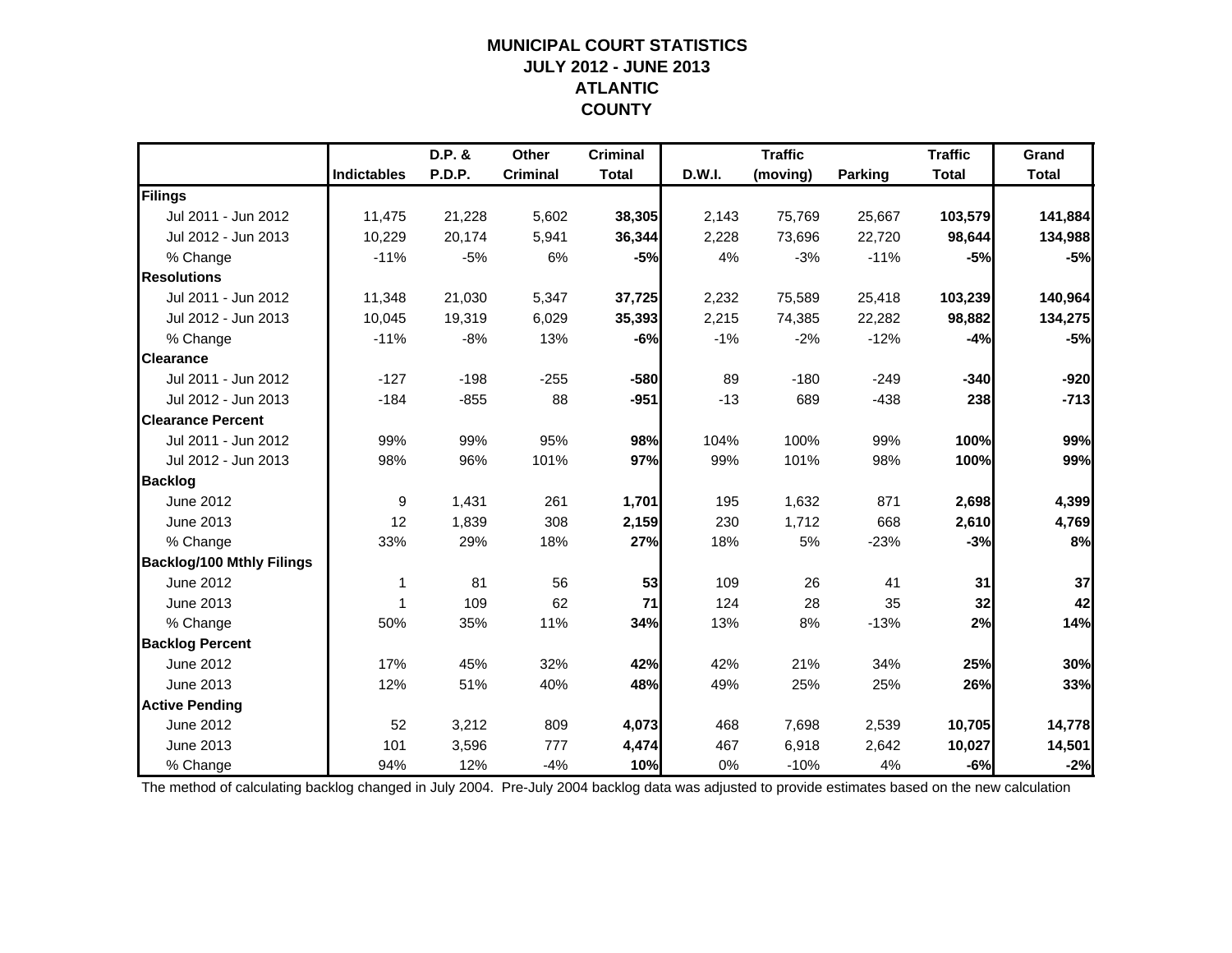### **MUNICIPAL COURT STATISTICSJULY 2012 - JUNE 2013 BERGEN COUNTY**

|                                  |                    | D.P. &    | Other           | <b>Criminal</b> |        | <b>Traffic</b> |         | <b>Traffic</b> | Grand        |
|----------------------------------|--------------------|-----------|-----------------|-----------------|--------|----------------|---------|----------------|--------------|
|                                  | <b>Indictables</b> | P.D.P.    | <b>Criminal</b> | <b>Total</b>    | D.W.I. | (moving)       | Parking | <b>Total</b>   | <b>Total</b> |
| Filings                          |                    |           |                 |                 |        |                |         |                |              |
| Jul 2011 - Jun 2012              | 11,228             | 42,285    | 12,228          | 65,741          | 3,275  | 304,544        | 244,254 | 552,073        | 617,814      |
| Jul 2012 - Jun 2013              | 10,318             | 44,301    | 11,442          | 66,061          | 3,049  | 281,370        | 235,762 | 520,181        | 586,242      |
| % Change                         | $-8%$              | 5%        | $-6%$           | 0%              | $-7%$  | $-8%$          | $-3%$   | $-6%$          | $-5%$        |
| <b>Resolutions</b>               |                    |           |                 |                 |        |                |         |                |              |
| Jul 2011 - Jun 2012              | 10,778             | 25,212    | 12,887          | 48,877          | 3,276  | 306,922        | 245,843 | 556,041        | 604,918      |
| Jul 2012 - Jun 2013              | 9,722              | 27,944    | 12,455          | 50,121          | 3,258  | 286,561        | 237,161 | 526,980        | 577,101      |
| % Change                         | $-10%$             | 11%       | $-3%$           | 3%              | $-1%$  | $-7%$          | $-4%$   | $-5%$          | $-5%$        |
| <b>Clearance</b>                 |                    |           |                 |                 |        |                |         |                |              |
| Jul 2011 - Jun 2012              | $-450$             | $-17,073$ | 659             | $-16,864$       | 1      | 2,378          | 1,589   | 3,968          | $-12,896$    |
| Jul 2012 - Jun 2013              | $-596$             | $-16,357$ | 1,013           | $-15,940$       | 209    | 5,191          | 1,399   | 6,799          | $-9,141$     |
| <b>Clearance Percent</b>         |                    |           |                 |                 |        |                |         |                |              |
| Jul 2011 - Jun 2012              | 96%                | 60%       | 105%            | 74%             | 100%   | 101%           | 101%    | 101%           | 98%          |
| Jul 2012 - Jun 2013              | 94%                | 63%       | 109%            | 76%             | 107%   | 102%           | 101%    | 101%           | 98%          |
| <b>Backlog</b>                   |                    |           |                 |                 |        |                |         |                |              |
| June 2012                        | 106                | 5,104     | 1,458           | 6,668           | 488    | 11,491         | 13,993  | 25,972         | 32,640       |
| June 2013                        | 43                 | 4,487     | 1,115           | 5,645           | 368    | 8,647          | 10,867  | 19,882         | 25,527       |
| % Change                         | $-59%$             | $-12%$    | $-24%$          | $-15%$          | $-25%$ | $-25%$         | $-22%$  | $-23%$         | $-22%$       |
| <b>Backlog/100 Mthly Filings</b> |                    |           |                 |                 |        |                |         |                |              |
| June 2012                        | 11                 | 145       | 143             | $122$           | 179    | 45             | 69      | 56             | 63           |
| June 2013                        | 5                  | 122       | 117             | 103             | 145    | 37             | 55      | 46             | 52           |
| % Change                         | $-56%$             | $-16%$    | $-18%$          | $-16%$          | $-19%$ | $-19%$         | $-20%$  | $-19%$         | $-18%$       |
| <b>Backlog Percent</b>           |                    |           |                 |                 |        |                |         |                |              |
| June 2012                        | 56%                | 70%       | 55%             | 66%             | 53%    | 31%            | 45%     | 38%            | 41%          |
| June 2013                        | 32%                | 67%       | 50%             | 62%             | 49%    | 27%            | 39%     | 33%            | 37%          |
| <b>Active Pending</b>            |                    |           |                 |                 |        |                |         |                |              |
| June 2012                        | 188                | 7,285     | 2,652           | 10,125          | 921    | 36,819         | 31,351  | 69,091         | 79,216       |
| June 2013                        | 136                | 6,734     | 2,211           | 9,081           | 745    | 32,389         | 27,551  | 60,685         | 69,766       |
| % Change                         | $-28%$             | $-8%$     | $-17%$          | $-10%$          | $-19%$ | $-12%$         | $-12%$  | $-12%$         | $-12%$       |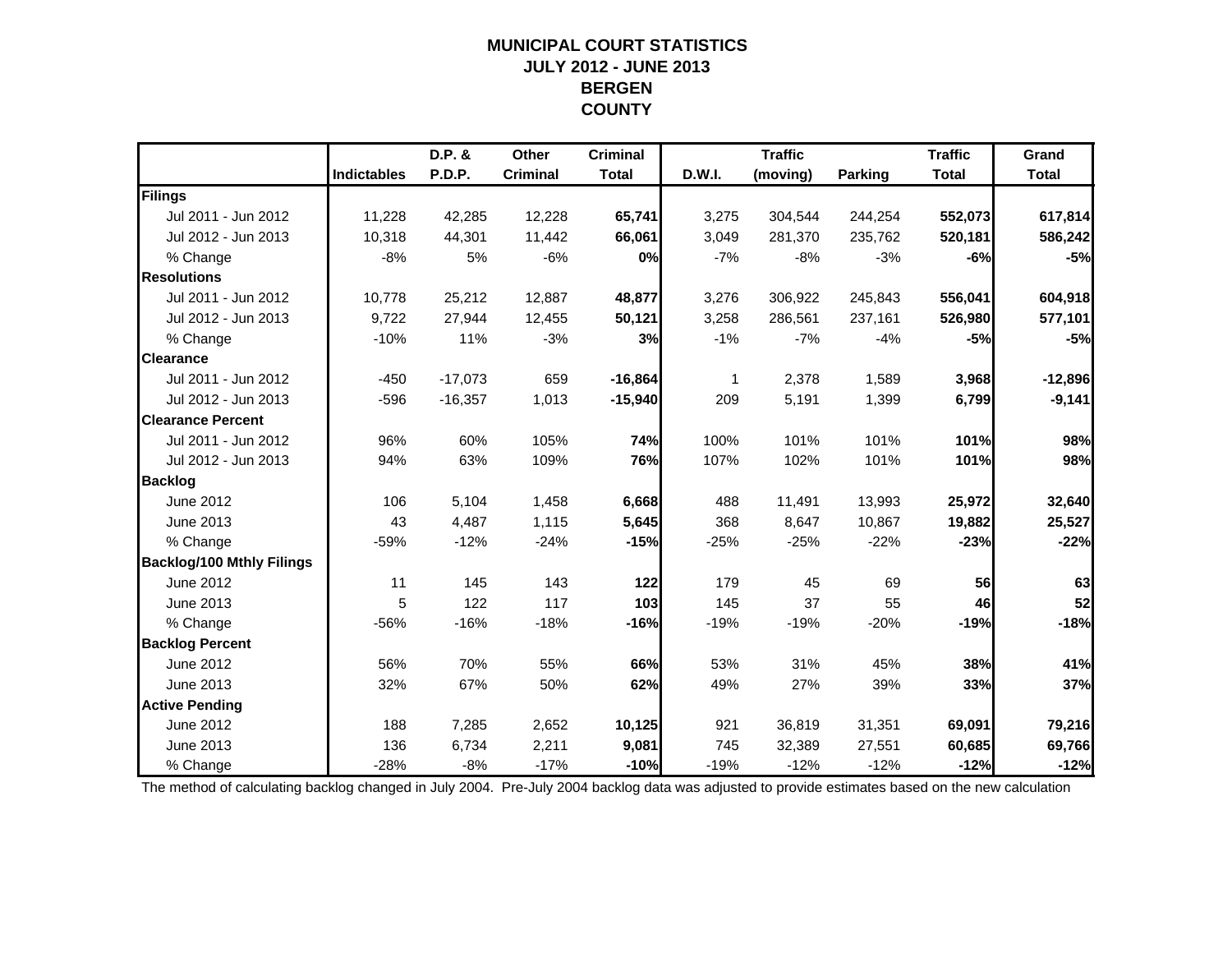### **MUNICIPAL COURT STATISTICSJULY 2012 - JUNE 2013 BURLINGTON COUNTY**

|                                  |                    | D.P. &        | Other           | <b>Criminal</b> |        | <b>Traffic</b> |                | <b>Traffic</b> | Grand        |
|----------------------------------|--------------------|---------------|-----------------|-----------------|--------|----------------|----------------|----------------|--------------|
|                                  | <b>Indictables</b> | <b>P.D.P.</b> | <b>Criminal</b> | <b>Total</b>    | D.W.I. | (moving)       | <b>Parking</b> | <b>Total</b>   | <b>Total</b> |
| Filings                          |                    |               |                 |                 |        |                |                |                |              |
| Jul 2011 - Jun 2012              | 8,338              | 19,713        | 8,564           | 36,615          | 2,175  | 151,523        | 8,380          | 162,078        | 198,693      |
| Jul 2012 - Jun 2013              | 8,279              | 18,994        | 7,576           | 34,849          | 2,171  | 151,455        | 8,671          | 162,297        | 197,146      |
| % Change                         | $-1%$              | $-4%$         | $-12%$          | $-5%$           | 0%     | 0%             | 3%             | 0%             | $-1%$        |
| <b>Resolutions</b>               |                    |               |                 |                 |        |                |                |                |              |
| Jul 2011 - Jun 2012              | 8,243              | 18,867        | 9,239           | 36,349          | 2,196  | 150,731        | 7,999          | 160,926        | 197,275      |
| Jul 2012 - Jun 2013              | 8,094              | 18,439        | 9,919           | 36,452          | 2,258  | 153,559        | 8,722          | 164,539        | 200,991      |
| % Change                         | $-2%$              | $-2%$         | 7%              | 0%              | 3%     | 2%             | 9%             | 2%             | 2%           |
| <b>Clearance</b>                 |                    |               |                 |                 |        |                |                |                |              |
| Jul 2011 - Jun 2012              | $-95$              | $-846$        | 675             | $-266$          | 21     | $-792$         | $-381$         | $-1,152$       | $-1,418$     |
| Jul 2012 - Jun 2013              | $-185$             | $-555$        | 2,343           | 1,603           | 87     | 2,104          | 51             | 2,242          | 3,845        |
| <b>Clearance Percent</b>         |                    |               |                 |                 |        |                |                |                |              |
| Jul 2011 - Jun 2012              | 99%                | 96%           | 108%            | 99%             | 101%   | 99%            | 95%            | 99%            | 99%          |
| Jul 2012 - Jun 2013              | 98%                | 97%           | 131%            | 105%            | 104%   | 101%           | 101%           | 101%           | 102%         |
| <b>Backlog</b>                   |                    |               |                 |                 |        |                |                |                |              |
| <b>June 2012</b>                 | 0                  | 1,779         | 1,155           | 2,934           | 243    | 3,152          | 493            | 3,888          | 6,822        |
| June 2013                        | 0                  | 1,365         | 1,044           | 2,409           | 256    | 2,488          | 285            | 3,029          | 5,438        |
| % Change                         |                    | $-23%$        | $-10%$          | $-18%$          | 5%     | $-21%$         | $-42%$         | $-22%$         | $-20%$       |
| <b>Backlog/100 Mthly Filings</b> |                    |               |                 |                 |        |                |                |                |              |
| June 2012                        | 0                  | 108           | 162             | 96              | 134    | 25             | 71             | 29             | 41           |
| June 2013                        | 0                  | 86            | 165             | 83              | 142    | 20             | 39             | 22             | 33           |
| % Change                         | . .                | $-20%$        | 2%              | $-14%$          | 6%     | $-21%$         | $-44%$         | $-22%$         | $-20%$       |
| <b>Backlog Percent</b>           |                    |               |                 |                 |        |                |                |                |              |
| June 2012                        | 0%                 | 49%           | 45%             | 47%             | 45%    | 21%            | 38%            | 23%            | 29%          |
| June 2013                        | 0%                 | 44%           | 64%             | 51%             | 52%    | 19%            | 26%            | 21%            | 28%          |
| <b>Active Pending</b>            |                    |               |                 |                 |        |                |                |                |              |
| June 2012                        | 18                 | 3,598         | 2,582           | 6,198           | 540    | 15,363         | 1,281          | 17,184         | 23,382       |
| June 2013                        | 17                 | 3,074         | 1,625           | 4,716           | 493    | 13,079         | 1,117          | 14,689         | 19,405       |
| % Change                         | $-6%$              | $-15%$        | $-37%$          | $-24%$          | $-9%$  | $-15%$         | $-13%$         | $-15%$         | $-17%$       |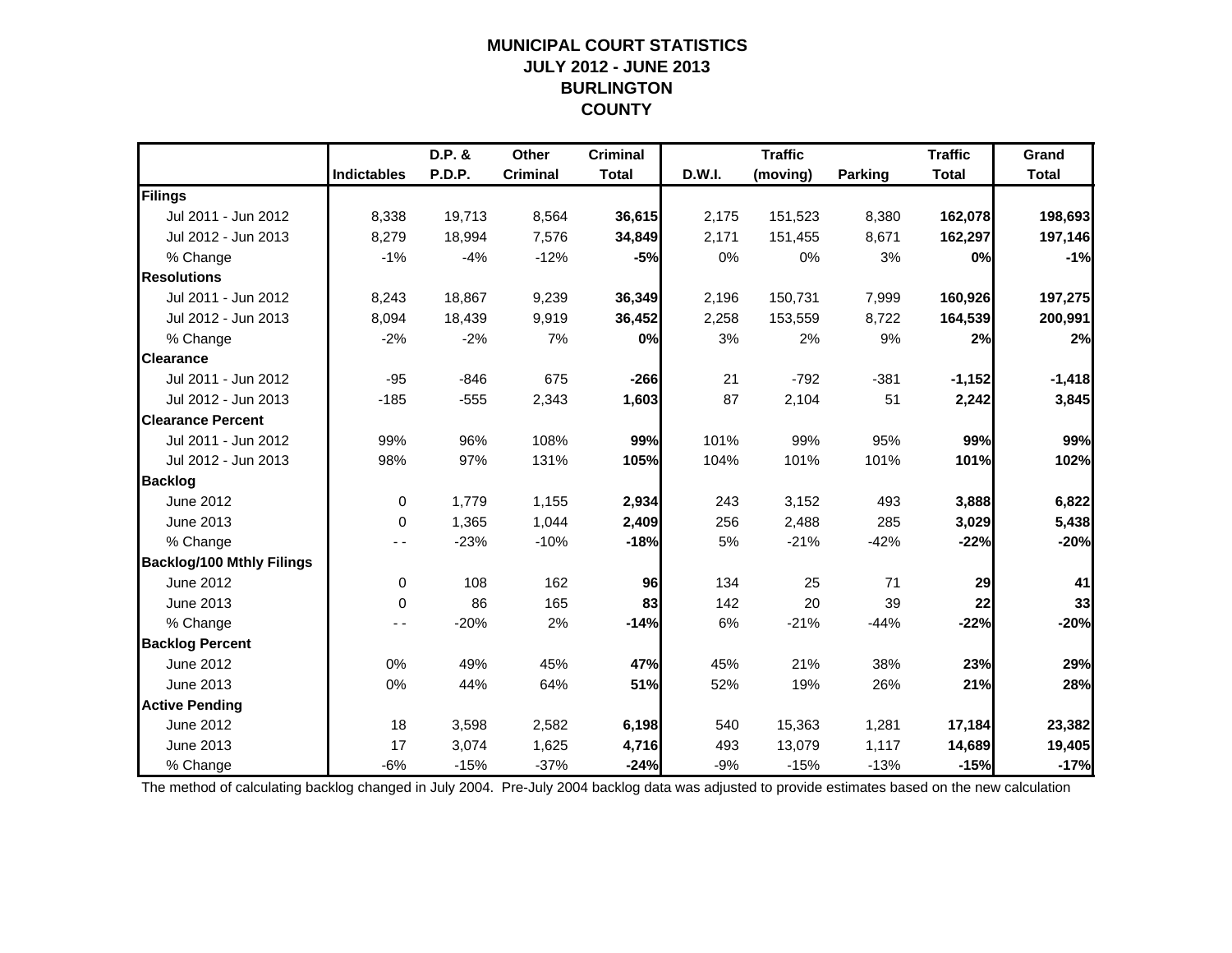#### **MUNICIPAL COURT STATISTICSJULY 2012 - JUNE 2013 CAMDEN COUNTY**

|                                                                                                |                    | D.P. &   | Other           | <b>Criminal</b> |        | <b>Traffic</b> |          | <b>Traffic</b> | Grand        |
|------------------------------------------------------------------------------------------------|--------------------|----------|-----------------|-----------------|--------|----------------|----------|----------------|--------------|
|                                                                                                | <b>Indictables</b> | P.D.P.   | <b>Criminal</b> | <b>Total</b>    | D.W.I. | (moving)       | Parking  | <b>Total</b>   | <b>Total</b> |
| <b>Filings</b>                                                                                 |                    |          |                 |                 |        |                |          |                |              |
| Jul 2011 - Jun 2012                                                                            | 18.575             | 42,393   | 16,693          | 77,661          | 3,068  | 222,413        | 82,846   | 308,327        | 385,988      |
| Jul 2012 - Jun 2013                                                                            | 19,418             | 42,823   | 15,681          | 77,922          | 3,081  | 235,720        | 66,006   | 304,807        | 382,729      |
| % Change                                                                                       | 5%                 | 1%       | $-6%$           | 0%              | 0%     | 6%             | $-20%$   | $-1%$          | $-1%$        |
| <b>Resolutions</b>                                                                             |                    |          |                 |                 |        |                |          |                |              |
| Jul 2011 - Jun 2012                                                                            | 18,083             | 40.087   | 19,447          | 77,617          | 3,071  | 220,740        | 79,660   | 303,471        | 381,088      |
| Jul 2012 - Jun 2013                                                                            | 18,909             | 42,610   | 21,254          | 82,773          | 3,307  | 237,268        | 69,154   | 309,729        | 392,502      |
| % Change                                                                                       | 5%                 | 6%       | 9%              | 7%              | 8%     | 7%             | $-13%$   | 2%             | 3%           |
| <b>Clearance</b>                                                                               |                    |          |                 |                 |        |                |          |                |              |
| Jul 2011 - Jun 2012                                                                            | $-492$             | $-2,306$ | 2,754           | -44             | 3      | $-1,673$       | $-3,186$ | $-4,856$       | $-4,900$     |
| Jul 2012 - Jun 2013                                                                            | $-509$             | $-213$   | 5,573           | 4,851           | 226    | 1,548          | 3,148    | 4,922          | 9,773        |
| <b>Clearance Percent</b>                                                                       |                    |          |                 |                 |        |                |          |                |              |
| Jul 2011 - Jun 2012                                                                            | 97%                | 95%      | 116%            | 100%            | 100%   | 99%            | 96%      | 98%            | 99%          |
| Jul 2012 - Jun 2013                                                                            | 97%                | 100%     | 136%            | 106%            | 107%   | 101%           | 105%     | 102%           | 103%         |
| <b>Backlog</b>                                                                                 |                    |          |                 |                 |        |                |          |                |              |
| June 2012                                                                                      | 100                | 3,653    | 2,291           | 6,044           | 453    | 6,023          | 5,166    | 11,642         | 17,686       |
| June 2013                                                                                      | 73                 | 2,333    | 1,207           | 3,613           | 325    | 3,917          | 2,496    | 6,738          | 10,351       |
| % Change                                                                                       | $-27%$             | $-36%$   | $-47%$          | $-40%$          | $-28%$ | $-35%$         | $-52%$   | $-42%$         | $-41%$       |
| <b>Backlog/100 Mthly Filings</b>                                                               |                    |          |                 |                 |        |                |          |                |              |
| June 2012                                                                                      | 6                  | 103      | 165             | 93              | 177    | 32             | 75       | 45             | 55           |
| June 2013                                                                                      | 5                  | 65       | 92              | 56              | 127    | 20             | 45       | 27             | 32           |
| % Change                                                                                       | $-30%$             | $-37%$   | $-44%$          | -40%            | $-29%$ | $-39%$         | $-39%$   | $-41%$         | $-41%$       |
| <b>Backlog Percent</b>                                                                         |                    |          |                 |                 |        |                |          |                |              |
| June 2012                                                                                      | 62%                | 53%      | 48%             | 51%             | 56%    | 24%            | 39%      | 30%            | 35%          |
| June 2013                                                                                      | 50%                | 43%      | 37%             | 41%             | 52%    | 16%            | 28%      | 20%            | 25%          |
| <b>Active Pending</b>                                                                          |                    |          |                 |                 |        |                |          |                |              |
| <b>June 2012</b>                                                                               | 162                | 6,874    | 4,734           | 11,770          | 815    | 25,264         | 13,079   | 39,158         | 50,928       |
| June 2013                                                                                      | 147                | 5,373    | 3,220           | 8,740           | 623    | 23,937         | 8,841    | 33,401         | 42,141       |
| % Change                                                                                       | -9%                | $-22%$   | $-32%$          | $-26%$          | $-24%$ | $-5%$          | $-32%$   | $-15%$         | $-17%$       |
| Note: Camden DWI backlog includes 11 charges in Pennsauken that are involved in Alcotest test. |                    |          |                 |                 |        |                |          |                |              |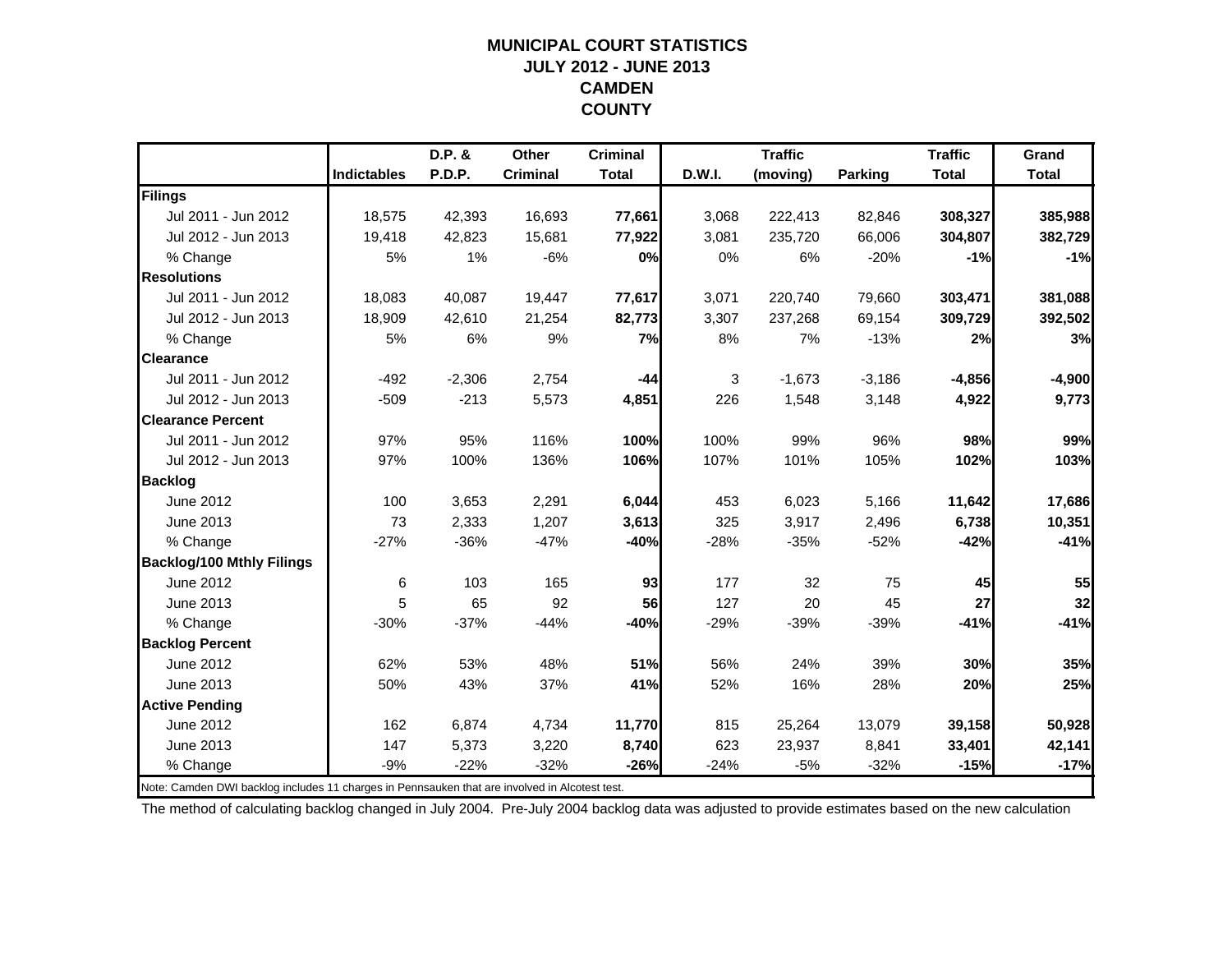### **MUNICIPAL COURT STATISTICSJULY 2012 - JUNE 2013 CAPE MAY COUNTY**

|                                  |             | D.P. &   | Other           | <b>Criminal</b> |        | <b>Traffic</b> |                | <b>Traffic</b> | Grand        |
|----------------------------------|-------------|----------|-----------------|-----------------|--------|----------------|----------------|----------------|--------------|
|                                  | Indictables | P.D.P.   | <b>Criminal</b> | <b>Total</b>    | D.W.I. | (moving)       | <b>Parking</b> | <b>Total</b>   | <b>Total</b> |
| Filings                          |             |          |                 |                 |        |                |                |                |              |
| Jul 2011 - Jun 2012              | 3,924       | 7,367    | 6,067           | 17,358          | 739    | 26,478         | 45,688         | 72,905         | 90,263       |
| Jul 2012 - Jun 2013              | 3,540       | 7,073    | 5,397           | 16,010          | 853    | 28,632         | 43,823         | 73,308         | 89,318       |
| % Change                         | $-10%$      | $-4%$    | $-11%$          | $-8%$           | 15%    | 8%             | $-4%$          | 1%             | $-1%$        |
| <b>Resolutions</b>               |             |          |                 |                 |        |                |                |                |              |
| Jul 2011 - Jun 2012              | 3,854       | 6,196    | 7,350           | 17,400          | 787    | 26,671         | 47,306         | 74,764         | 92,164       |
| Jul 2012 - Jun 2013              | 3,517       | 6,010    | 6,277           | 15,804          | 866    | 28,699         | 45,475         | 75,040         | 90,844       |
| % Change                         | $-9%$       | $-3%$    | $-15%$          | $-9%$           | 10%    | 8%             | $-4%$          | 0%             | $-1%$        |
| <b>Clearance</b>                 |             |          |                 |                 |        |                |                |                |              |
| Jul 2011 - Jun 2012              | $-70$       | $-1,171$ | 1,283           | 42              | 48     | 193            | 1,618          | 1,859          | 1,901        |
| Jul 2012 - Jun 2013              | $-23$       | $-1,063$ | 880             | $-206$          | 13     | 67             | 1,652          | 1,732          | 1,526        |
| <b>Clearance Percent</b>         |             |          |                 |                 |        |                |                |                |              |
| Jul 2011 - Jun 2012              | 98%         | 84%      | 121%            | 100%            | 106%   | 101%           | 104%           | 103%           | 102%         |
| Jul 2012 - Jun 2013              | 99%         | 85%      | 116%            | 99%             | 102%   | 100%           | 104%           | 102%           | 102%         |
| <b>Backlog</b>                   |             |          |                 |                 |        |                |                |                |              |
| <b>June 2012</b>                 | 0           | 302      | 113             | 415             | 82     | 599            | 2,546          | 3,227          | 3,642        |
| June 2013                        | 3           | 210      | 64              | 277             | 67     | 569            | 2,295          | 2,931          | 3,208        |
| % Change                         |             | $-30%$   | $-43%$          | $-33%$          | $-18%$ | $-5%$          | $-10%$         | $-9%$          | $-12%$       |
| <b>Backlog/100 Mthly Filings</b> |             |          |                 |                 |        |                |                |                |              |
| <b>June 2012</b>                 | $\pmb{0}$   | 49       | 22              | 29              | 133    | 27             | 67             | 53             | 48           |
| June 2013                        | 1           | 36       | 14              | 21              | 94     | 24             | 63             | 48             | 43           |
| % Change                         | $ -$        | $-28%$   | $-36%$          | $-28%$          | $-29%$ | $-12%$         | $-6%$          | $-10%$         | $-11%$       |
| <b>Backlog Percent</b>           |             |          |                 |                 |        |                |                |                |              |
| June 2012                        | 0%          | 32%      | 15%             | 24%             | 43%    | 19%            | 26%            | 25%            | 25%          |
| June 2013                        | 33%         | 24%      | 7%              | 16%             | 39%    | 20%            | 32%            | 29%            | 27%          |
| <b>Active Pending</b>            |             |          |                 |                 |        |                |                |                |              |
| June 2012                        | 15          | 947      | 735             | 1,697           | 191    | 3,134          | 9,649          | 12,974         | 14,671       |
| June 2013                        | 9           | 871      | 882             | 1,762           | 173    | 2,796          | 7,230          | 10,199         | 11,961       |
| % Change                         | $-40%$      | $-8%$    | 20%             | 4%              | $-9%$  | $-11%$         | $-25%$         | $-21%$         | $-18%$       |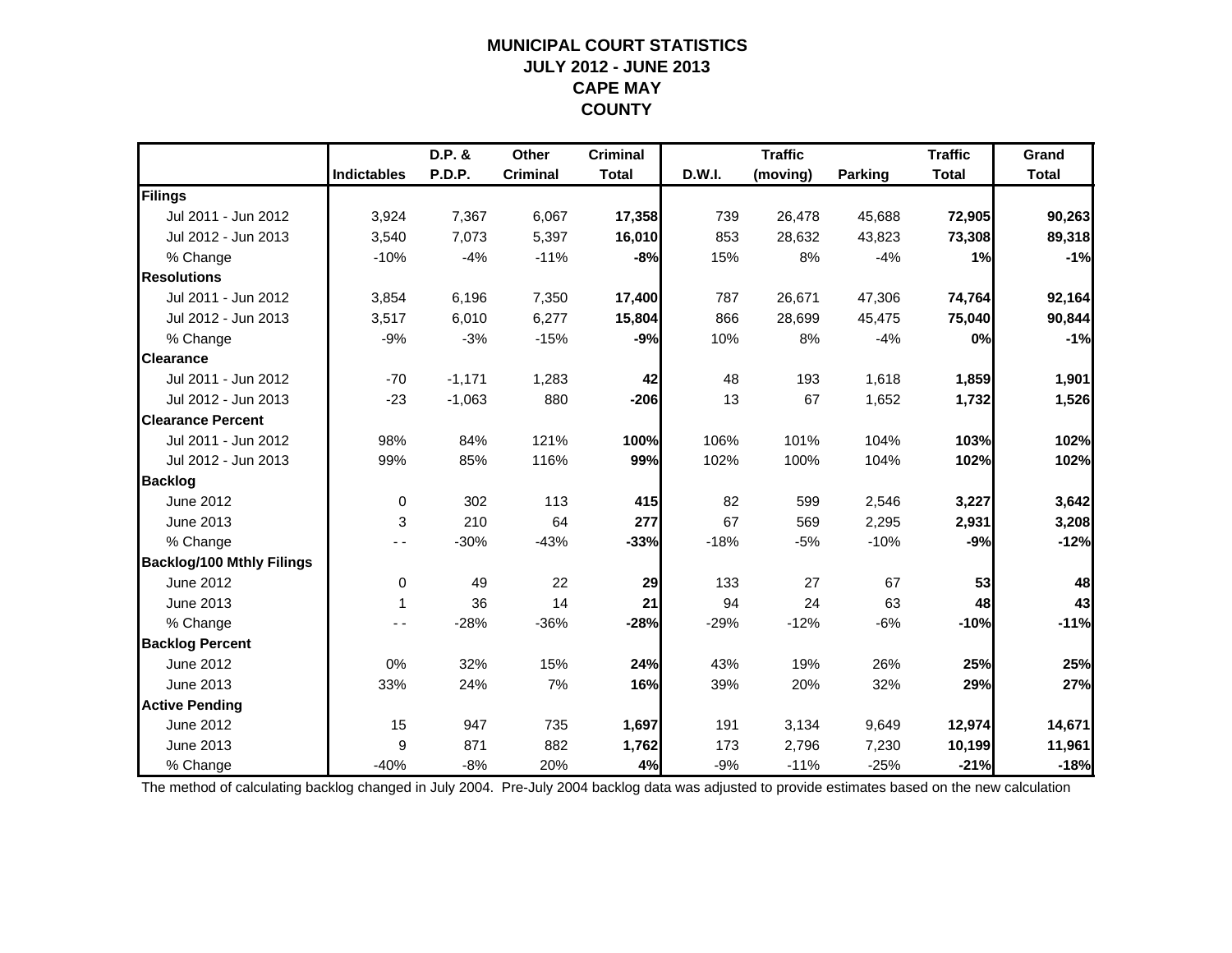### **MUNICIPAL COURT STATISTICSJULY 2012 - JUNE 2013 CUMBERLAND COUNTY**

|                                  |                    | D.P. &        | <b>Other</b>    | <b>Criminal</b> |        | <b>Traffic</b> |                | <b>Traffic</b> | Grand        |
|----------------------------------|--------------------|---------------|-----------------|-----------------|--------|----------------|----------------|----------------|--------------|
|                                  | <b>Indictables</b> | <b>P.D.P.</b> | <b>Criminal</b> | <b>Total</b>    | D.W.I. | (moving)       | <b>Parking</b> | <b>Total</b>   | <b>Total</b> |
| Filings                          |                    |               |                 |                 |        |                |                |                |              |
| Jul 2011 - Jun 2012              | 7,461              | 17,370        | 5,471           | 30,302          | 1,061  | 32,722         | 4,684          | 38,467         | 68,769       |
| Jul 2012 - Jun 2013              | 7,552              | 18,803        | 4,333           | 30,688          | 1,043  | 35,524         | 5,764          | 42,331         | 73,019       |
| % Change                         | 1%                 | 8%            | $-21%$          | 1%              | $-2%$  | 9%             | 23%            | 10%            | 6%           |
| <b>Resolutions</b>               |                    |               |                 |                 |        |                |                |                |              |
| Jul 2011 - Jun 2012              | 7,425              | 13,575        | 5,676           | 26,676          | 975    | 31,558         | 4,818          | 37,351         | 64,027       |
| Jul 2012 - Jun 2013              | 7,505              | 14,600        | 5,805           | 27,910          | 1,066  | 36,226         | 5,544          | 42,836         | 70,746       |
| % Change                         | 1%                 | 8%            | 2%              | 5%              | 9%     | 15%            | 15%            | 15%            | 10%          |
| <b>Clearance</b>                 |                    |               |                 |                 |        |                |                |                |              |
| Jul 2011 - Jun 2012              | $-36$              | $-3,795$      | 205             | $-3,626$        | $-86$  | $-1,164$       | 134            | $-1,116$       | $-4,742$     |
| Jul 2012 - Jun 2013              | $-47$              | $-4,203$      | 1,472           | $-2,778$        | 23     | 702            | $-220$         | 505            | $-2,273$     |
| <b>Clearance Percent</b>         |                    |               |                 |                 |        |                |                |                |              |
| Jul 2011 - Jun 2012              | 100%               | 78%           | 104%            | 88%             | 92%    | 96%            | 103%           | 97%            | 93%          |
| Jul 2012 - Jun 2013              | 99%                | 78%           | 134%            | 91%             | 102%   | 102%           | 96%            | 101%           | 97%          |
| <b>Backlog</b>                   |                    |               |                 |                 |        |                |                |                |              |
| June 2012                        | $\overline{2}$     | 785           | 1,386           | 2,173           | 103    | 1,110          | 183            | 1,396          | 3,569        |
| June 2013                        | $\overline{2}$     | 874           | 456             | 1,332           | 113    | 1,117          | 184            | 1,414          | 2,746        |
| % Change                         | 0%                 | 11%           | $-67%$          | $-39%$          | 10%    | 1%             | $1\%$          | 1%             | $-23%$       |
| <b>Backlog/100 Mthly Filings</b> |                    |               |                 |                 |        |                |                |                |              |
| June 2012                        | 0                  | 54            | 304             | 86              | 116    | 41             | 47             | 44             | 62           |
| June 2013                        | $\Omega$           | 56            | 126             | 52              | 130    | 38             | 38             | 40             | 45           |
| % Change                         | $-1%$              | 3%            | $-58%$          | $-39%$          | 12%    | $-7%$          | $-18%$         | $-8%$          | $-28%$       |
| <b>Backlog Percent</b>           |                    |               |                 |                 |        |                |                |                |              |
| June 2012                        | 7%                 | 41%           | 75%             | 57%             | 44%    | 27%            | 29%            | 28%            | 41%          |
| June 2013                        | 4%                 | 41%           | 51%             | 43%             | 53%    | 32%            | 24%            | 32%            | 37%          |
| <b>Active Pending</b>            |                    |               |                 |                 |        |                |                |                |              |
| June 2012                        | 30                 | 1,900         | 1,858           | 3,788           | 233    | 4,136          | 624            | 4,993          | 8,781        |
| June 2013                        | 57                 | 2,119         | 893             | 3,069           | 212    | 3,474          | 752            | 4,438          | 7,507        |
| % Change                         | 90%                | 12%           | $-52%$          | $-19%$          | $-9%$  | $-16%$         | 21%            | $-11%$         | $-15%$       |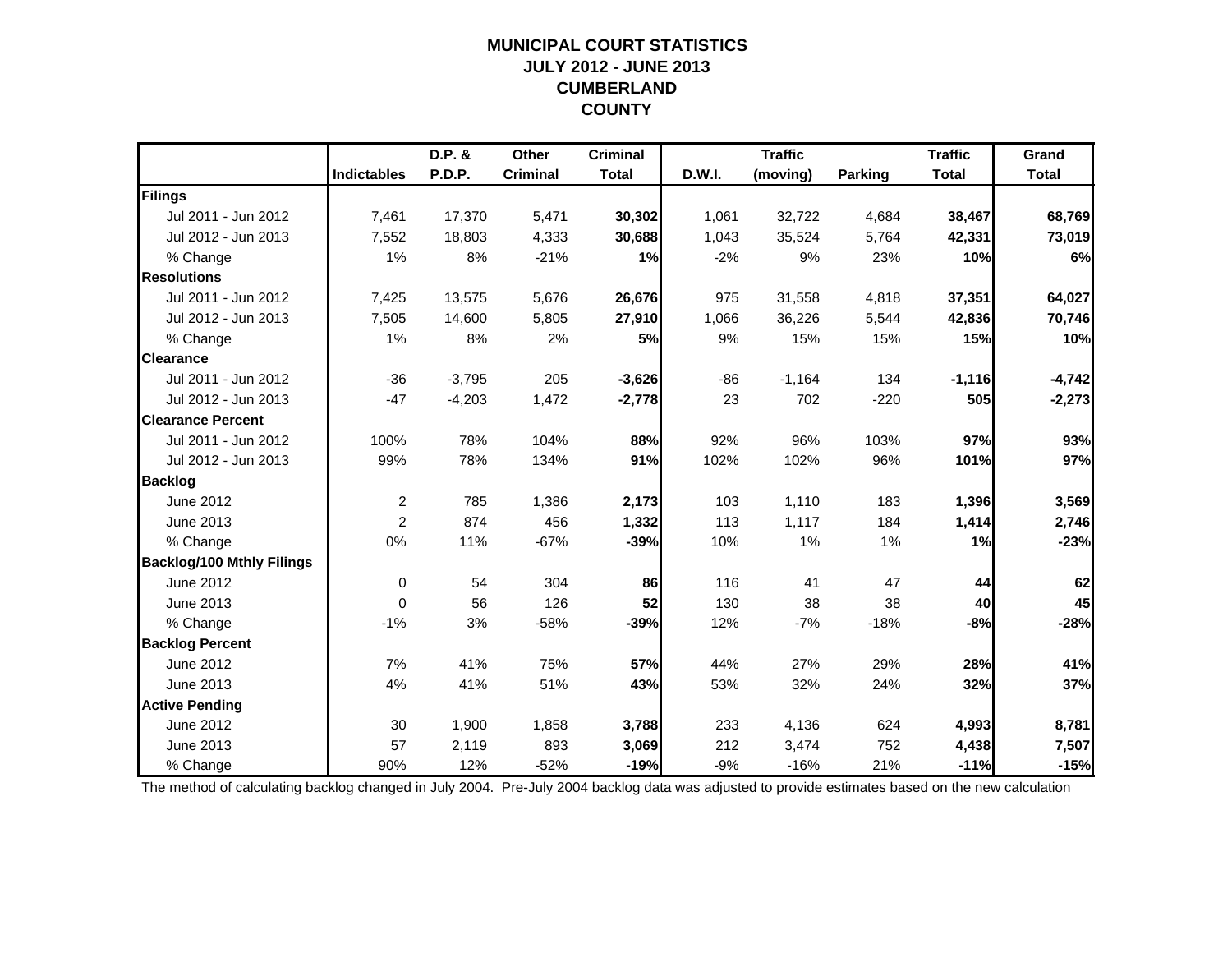### **MUNICIPAL COURT STATISTICSJULY 2012 - JUNE 2013 ESSEX COUNTY**

|                                  |                    | D.P. &        | Other           | <b>Criminal</b> |        | <b>Traffic</b> |                | <b>Traffic</b> | Grand        |
|----------------------------------|--------------------|---------------|-----------------|-----------------|--------|----------------|----------------|----------------|--------------|
|                                  | <b>Indictables</b> | <b>P.D.P.</b> | <b>Criminal</b> | <b>Total</b>    | D.W.I. | (moving)       | <b>Parking</b> | <b>Total</b>   | <b>Total</b> |
| Filings                          |                    |               |                 |                 |        |                |                |                |              |
| Jul 2011 - Jun 2012              | 25,924             | 52,504        | 39,480          | 117,908         | 1,368  | 308,913        | 525,746        | 836,027        | 953,935      |
| Jul 2012 - Jun 2013              | 26,411             | 53,780        | 31,516          | 111,707         | 1,429  | 339,762        | 501,749        | 842,940        | 954,647      |
| % Change                         | 2%                 | 2%            | $-20%$          | $-5%$           | 4%     | 10%            | $-5%$          | 1%             | 0%           |
| <b>Resolutions</b>               |                    |               |                 |                 |        |                |                |                |              |
| Jul 2011 - Jun 2012              | 25,050             | 50,096        | 50,522          | 125,668         | 1,413  | 308,094        | 530,977        | 840,484        | 966,152      |
| Jul 2012 - Jun 2013              | 25,399             | 44,990        | 32,865          | 103,254         | 1,454  | 338,318        | 514,043        | 853,815        | 957,069      |
| % Change                         | 1%                 | $-10%$        | $-35%$          | $-18%$          | 3%     | 10%            | $-3%$          | 2%             | $-1%$        |
| <b>Clearance</b>                 |                    |               |                 |                 |        |                |                |                |              |
| Jul 2011 - Jun 2012              | $-874$             | $-2,408$      | 11,042          | 7,760           | 45     | $-819$         | 5,231          | 4,457          | 12,217       |
| Jul 2012 - Jun 2013              | $-1,012$           | $-8,790$      | 1,349           | $-8,453$        | 25     | $-1,444$       | 12,294         | 10,875         | 2,422        |
| <b>Clearance Percent</b>         |                    |               |                 |                 |        |                |                |                |              |
| Jul 2011 - Jun 2012              | 97%                | 95%           | 128%            | 107%            | 103%   | 100%           | 101%           | 101%           | 101%         |
| Jul 2012 - Jun 2013              | 96%                | 84%           | 104%            | 92%             | 102%   | 100%           | 102%           | 101%           | 100%         |
| <b>Backlog</b>                   |                    |               |                 |                 |        |                |                |                |              |
| June 2012                        | 35                 | 2,254         | 1,185           | 3,474           | 77     | 2,779          | 21,655         | 24,511         | 27,985       |
| June 2013                        | 53                 | 2,481         | 1,586           | 4,120           | 86     | 2,579          | 16,415         | 19,080         | 23,200       |
| % Change                         | 51%                | 10%           | 34%             | 19%             | 12%    | $-7%$          | $-24%$         | $-22%$         | $-17%$       |
| <b>Backlog/100 Mthly Filings</b> |                    |               |                 |                 |        |                |                |                |              |
| June 2012                        | $\overline{c}$     | 52            | 36              | 35              | 68     | 11             | 49             | 35             | 35           |
| June 2013                        | 2                  | 55            | 60              | 44              | 72     | 9              | 39             | 27             | 29           |
| % Change                         | 49%                | 7%            | 68%             | 25%             | 7%     | $-16%$         | $-21%$         | $-23%$         | $-17%$       |
| <b>Backlog Percent</b>           |                    |               |                 |                 |        |                |                |                |              |
| June 2012                        | 20%                | 42%           | 26%             | 34%             | 35%    | 10%            | 33%            | 27%            | 27%          |
| June 2013                        | 28%                | 48%           | 34%             | 41%             | 39%    | 9%             | 29%            | 22%            | 24%          |
| <b>Active Pending</b>            |                    |               |                 |                 |        |                |                |                |              |
| June 2012                        | 179                | 5,387         | 4,504           | 10,070          | 222    | 26,769         | 65,356         | 92,347         | 102,417      |
| June 2013                        | 192                | 5,160         | 4,696           | 10,048          | 219    | 29,238         | 56,717         | 86,174         | 96,222       |
| % Change                         | 7%                 | $-4%$         | 4%              | 0%              | $-1%$  | 9%             | $-13%$         | $-7%$          | $-6%$        |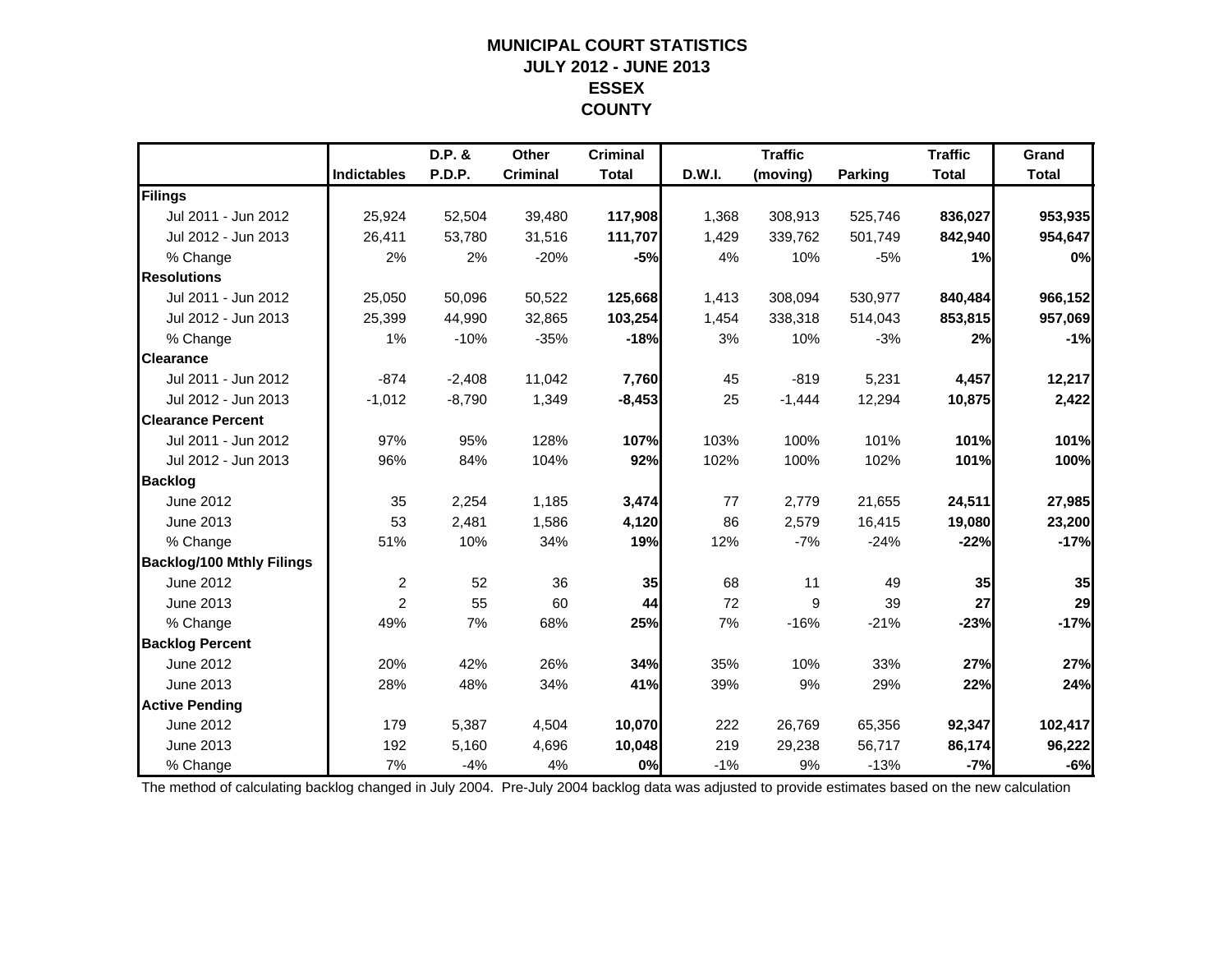### **MUNICIPAL COURT STATISTICSJULY 2012 - JUNE 2013 GLOUCESTER COUNTY**

|                                  |                    | D.P. &        | Other           | <b>Criminal</b> |        | <b>Traffic</b> |         | <b>Traffic</b> | Grand        |
|----------------------------------|--------------------|---------------|-----------------|-----------------|--------|----------------|---------|----------------|--------------|
|                                  | <b>Indictables</b> | <b>P.D.P.</b> | <b>Criminal</b> | <b>Total</b>    | D.W.I. | (moving)       | Parking | <b>Total</b>   | <b>Total</b> |
| Filings                          |                    |               |                 |                 |        |                |         |                |              |
| Jul 2011 - Jun 2012              | 7,185              | 22,746        | 6,671           | 36,602          | 1,371  | 115,159        | 8,514   | 125,044        | 161,646      |
| Jul 2012 - Jun 2013              | 7,098              | 22,300        | 5,700           | 35,098          | 1,433  | 117,025        | 7,510   | 125,968        | 161,066      |
| % Change                         | $-1%$              | $-2%$         | $-15%$          | $-4%$           | 5%     | 2%             | $-12%$  | 1%             | 0%           |
| <b>Resolutions</b>               |                    |               |                 |                 |        |                |         |                |              |
| Jul 2011 - Jun 2012              | 7,137              | 22,919        | 9,587           | 39,643          | 1,348  | 115,691        | 8,884   | 125,923        | 165,566      |
| Jul 2012 - Jun 2013              | 7,078              | 23,466        | 8,479           | 39,023          | 1,466  | 117,899        | 7,919   | 127,284        | 166,307      |
| % Change                         | $-1%$              | 2%            | $-12%$          | $-2%$           | 9%     | 2%             | $-11%$  | 1%             | 0%           |
| <b>Clearance</b>                 |                    |               |                 |                 |        |                |         |                |              |
| Jul 2011 - Jun 2012              | $-48$              | 173           | 2,916           | 3,041           | $-23$  | 532            | 370     | 879            | 3,920        |
| Jul 2012 - Jun 2013              | $-20$              | 1,166         | 2,779           | 3,925           | 33     | 874            | 409     | 1,316          | 5,241        |
| <b>Clearance Percent</b>         |                    |               |                 |                 |        |                |         |                |              |
| Jul 2011 - Jun 2012              | 99%                | 101%          | 144%            | 108%            | 98%    | 100%           | 104%    | 101%           | 102%         |
| Jul 2012 - Jun 2013              | 100%               | 105%          | 149%            | 111%            | 102%   | 101%           | 105%    | 101%           | 103%         |
| <b>Backlog</b>                   |                    |               |                 |                 |        |                |         |                |              |
| June 2012                        | 3                  | 1,658         | 525             | 2,186           | 186    | 3,346          | 764     | 4,296          | 6,482        |
| June 2013                        | 3                  | 1,278         | 378             | 1,659           | 165    | 2,269          | 407     | 2,841          | 4,500        |
| % Change                         | 0%                 | $-23%$        | $-28%$          | $-24%$          | $-11%$ | $-32%$         | $-47%$  | $-34%$         | $-31%$       |
| <b>Backlog/100 Mthly Filings</b> |                    |               |                 |                 |        |                |         |                |              |
| June 2012                        | 1                  | 87            | 94              | 72              | 163    | 35             | 108     | 41             | 48           |
| June 2013                        | 1                  | 69            | 80              | 57              | 138    | 23             | 65      | 27             | 34           |
| % Change                         | 1%                 | $-21%$        | $-16%$          | $-21%$          | $-15%$ | $-33%$         | $-40%$  | $-34%$         | $-30%$       |
| <b>Backlog Percent</b>           |                    |               |                 |                 |        |                |         |                |              |
| June 2012                        | 9%                 | 47%           | 47%             | 47%             | 54%    | 25%            | 62%     | 29%            | 33%          |
| June 2013                        | 9%                 | 48%           | 45%             | 47%             | 55%    | 19%            | 45%     | 22%            | 27%          |
| <b>Active Pending</b>            |                    |               |                 |                 |        |                |         |                |              |
| June 2012                        | 33                 | 3,542         | 1,125           | 4,700           | 342    | 13,178         | 1,239   | 14,759         | 19,459       |
| June 2013                        | 33                 | 2,659         | 833             | 3,525           | 302    | 12,003         | 896     | 13,201         | 16,726       |
| % Change                         | 0%                 | $-25%$        | $-26%$          | $-25%$          | $-12%$ | $-9%$          | $-28%$  | $-11%$         | $-14%$       |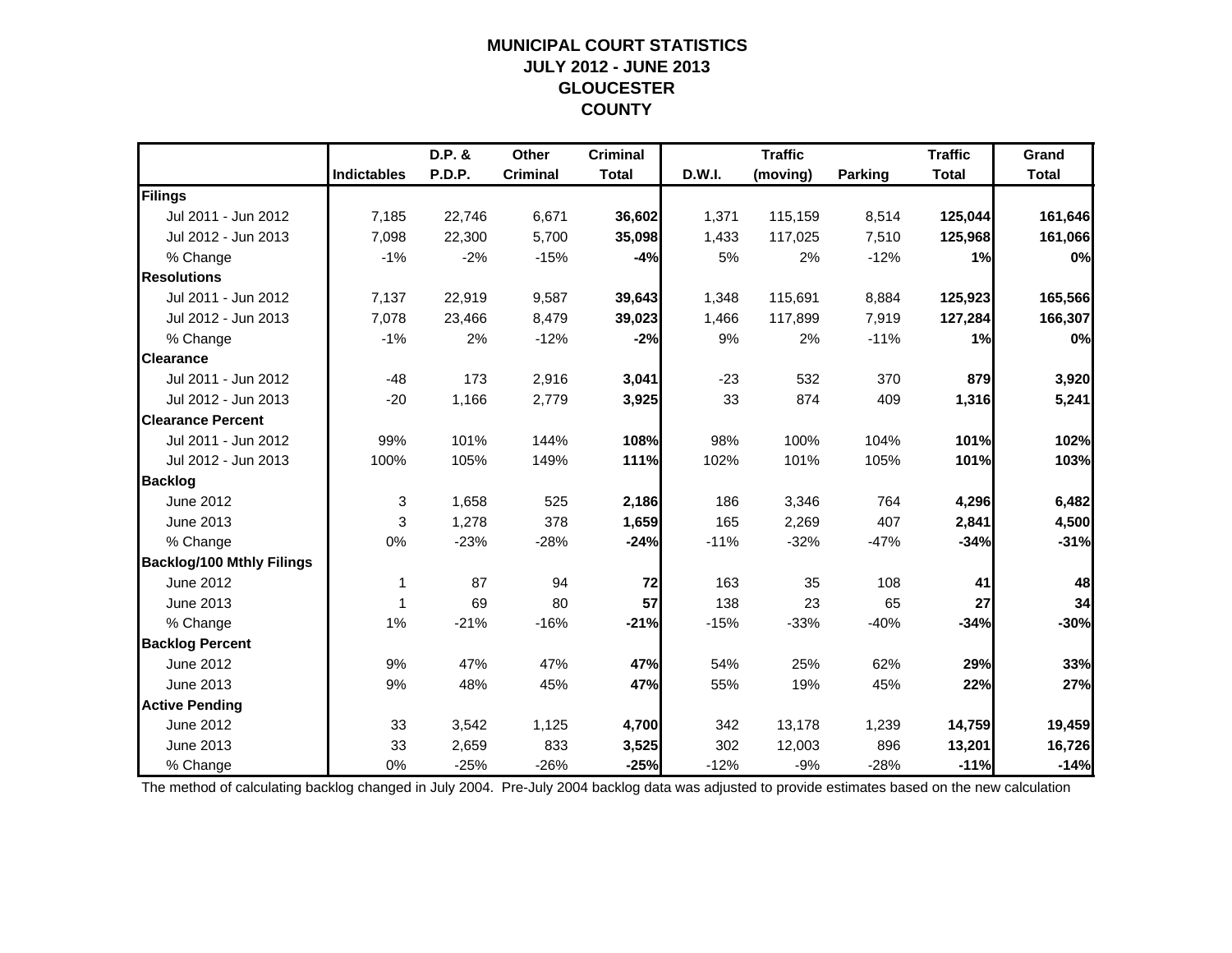#### **MUNICIPAL COURT STATISTICS JULY 2012 - JUNE 2013 HUDSON COUNTY**

|                                  |                    | D.P. &   | Other           | <b>Criminal</b> |        | <b>Traffic</b> |         | <b>Traffic</b> | Grand        |
|----------------------------------|--------------------|----------|-----------------|-----------------|--------|----------------|---------|----------------|--------------|
|                                  | <b>Indictables</b> | P.D.P.   | <b>Criminal</b> | <b>Total</b>    | D.W.I. | (moving)       | Parking | <b>Total</b>   | <b>Total</b> |
| Filings                          |                    |          |                 |                 |        |                |         |                |              |
| Jul 2011 - Jun 2012              | 18,479             | 24,444   | 29,498          | 72,421          | 1,173  | 177,803        | 793,250 | 972,226        | 1,044,647    |
| Jul 2012 - Jun 2013              | 17,602             | 24,116   | 24,639          | 66,357          | 1,148  | 225,444        | 776,166 | 1,002,758      | 1,069,115    |
| % Change                         | $-5%$              | $-1%$    | $-16%$          | $-8%$           | $-2%$  | 27%            | $-2%$   | 3%             | 2%           |
| <b>Resolutions</b>               |                    |          |                 |                 |        |                |         |                |              |
| Jul 2011 - Jun 2012              | 17,664             | 20,538   | 25,726          | 63,928          | 1,204  | 171,362        | 831,685 | 1,004,251      | 1,068,179    |
| Jul 2012 - Jun 2013              | 16,465             | 20,164   | 23,758          | 60,387          | 1,174  | 212,935        | 788,661 | 1,002,770      | 1,063,157    |
| % Change                         | $-7%$              | $-2%$    | $-8%$           | -6%             | $-2%$  | 24%            | $-5%$   | 0%             | 0%           |
| <b>Clearance</b>                 |                    |          |                 |                 |        |                |         |                |              |
| Jul 2011 - Jun 2012              | $-815$             | $-3,906$ | $-3,772$        | $-8,493$        | 31     | $-6,441$       | 38,435  | 32,025         | 23,532       |
| Jul 2012 - Jun 2013              | $-1,137$           | $-3,952$ | $-881$          | $-5,970$        | 26     | $-12,509$      | 12,495  | 12             | $-5,958$     |
| <b>Clearance Percent</b>         |                    |          |                 |                 |        |                |         |                |              |
| Jul 2011 - Jun 2012              | 96%                | 84%      | 87%             | 88%             | 103%   | 96%            | 105%    | 103%           | 102%         |
| Jul 2012 - Jun 2013              | 94%                | 84%      | 96%             | 91%             | 102%   | 94%            | 102%    | 100%           | 99%          |
| <b>Backlog</b>                   |                    |          |                 |                 |        |                |         |                |              |
| <b>June 2012</b>                 | 126                | 1,928    | 5,524           | 7,578           | 66     | 4,284          | 132,410 | 136,760        | 144,338      |
| June 2013                        | 118                | 2,481    | 7,239           | 9,838           | 59     | 5,373          | 86,819  | 92,251         | 102,089      |
| % Change                         | $-6%$              | 29%      | 31%             | 30%             | $-11%$ | 25%            | $-34%$  | $-33%$         | $-29%$       |
| <b>Backlog/100 Mthly Filings</b> |                    |          |                 |                 |        |                |         |                |              |
| June 2012                        | 8                  | 95       | 225             | 126             | 68     | 29             | 200     | 169            | 166          |
| June 2013                        | 8                  | 123      | 353             | 178             | 62     | 29             | 134     | 110            | 115          |
| % Change                         | $-2%$              | 30%      | 57%             | 42%             | $-9%$  | $-1%$          | $-33%$  | $-35%$         | $-31%$       |
| <b>Backlog Percent</b>           |                    |          |                 |                 |        |                |         |                |              |
| June 2012                        | 67%                | 53%      | 61%             | 59%             | 41%    | 17%            | 67%     | 61%            | 61%          |
| June 2013                        | 63%                | 59%      | 73%             | 69%             | 36%    | 15%            | 56%     | 48%            | 50%          |
| <b>Active Pending</b>            |                    |          |                 |                 |        |                |         |                |              |
| June 2012                        | 188                | 3,625    | 9,092           | 12,905          | 160    | 25,206         | 197,142 | 222,508        | 235,413      |
| June 2013                        | 186                | 4,186    | 9,859           | 14,231          | 166    | 36,867         | 154,486 | 191,519        | 205,750      |
| % Change                         | $-1%$              | 15%      | 8%              | 10%             | 4%     | 46%            | $-22%$  | $-14%$         | $-13%$       |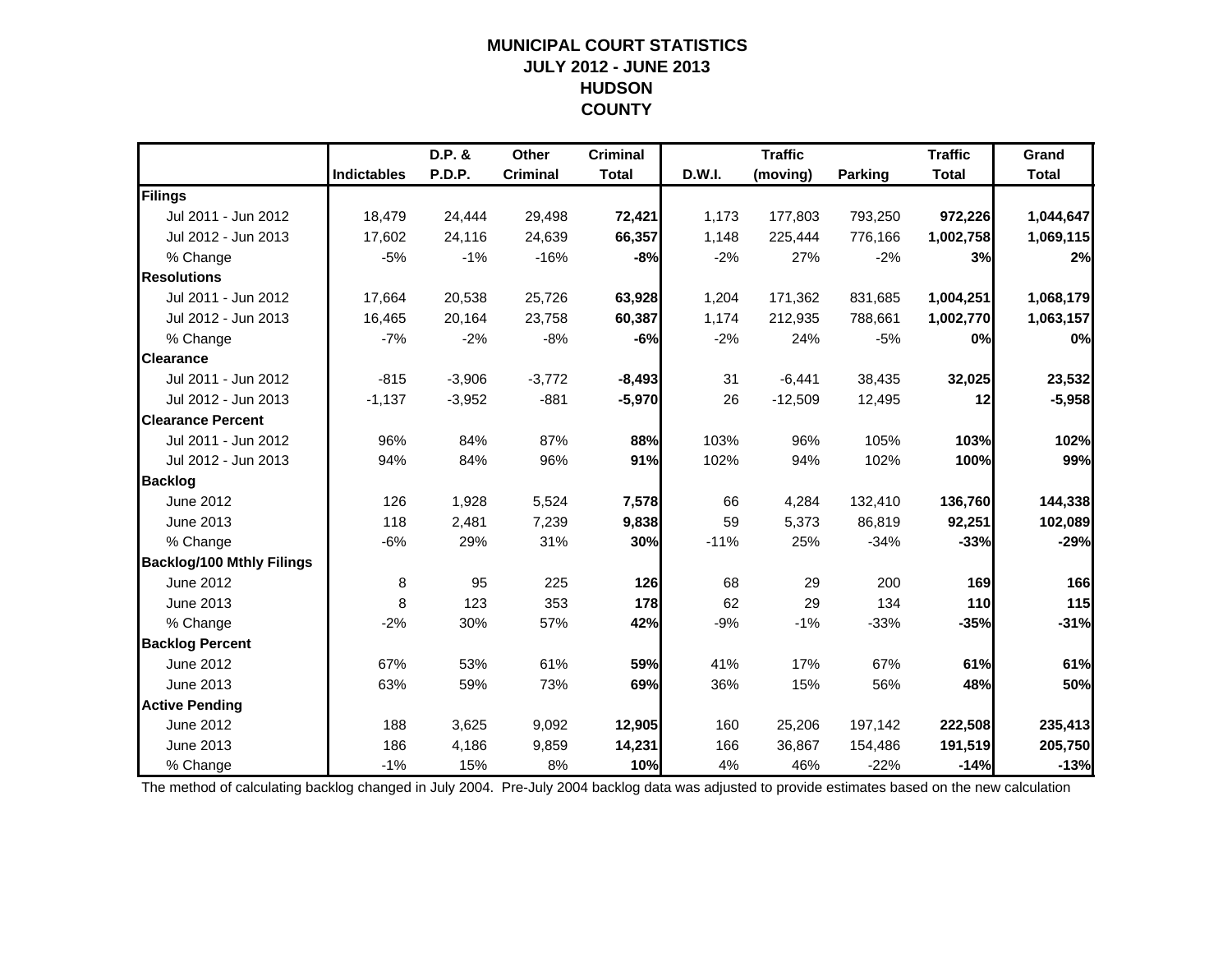### **MUNICIPAL COURT STATISTICSJULY 2012 - JUNE 2013 HUNTERDON COUNTY**

|                                  |                    | D.P. & | Other           | <b>Criminal</b> |        | <b>Traffic</b> |         | <b>Traffic</b> | Grand        |
|----------------------------------|--------------------|--------|-----------------|-----------------|--------|----------------|---------|----------------|--------------|
|                                  | <b>Indictables</b> | P.D.P. | <b>Criminal</b> | <b>Total</b>    | D.W.I. | (moving)       | Parking | <b>Total</b>   | <b>Total</b> |
| Filings                          |                    |        |                 |                 |        |                |         |                |              |
| Jul 2011 - Jun 2012              | 1,396              | 3,430  | 1,521           | 6,347           | 750    | 38,857         | 6,466   | 46,073         | 52,420       |
| Jul 2012 - Jun 2013              | 1,308              | 3,194  | 1,687           | 6,189           | 663    | 34,917         | 6,212   | 41,792         | 47,981       |
| % Change                         | $-6%$              | $-7%$  | 11%             | $-2%$           | $-12%$ | $-10%$         | $-4%$   | $-9%$          | $-8%$        |
| <b>Resolutions</b>               |                    |        |                 |                 |        |                |         |                |              |
| Jul 2011 - Jun 2012              | 1,378              | 2,701  | 1,576           | 5,655           | 714    | 38,577         | 6,726   | 46,017         | 51,672       |
| Jul 2012 - Jun 2013              | 1,297              | 2,657  | 1,800           | 5,754           | 755    | 36,005         | 6,776   | 43,536         | 49,290       |
| % Change                         | $-6%$              | $-2%$  | 14%             | 2%              | 6%     | $-7%$          | 1%      | $-5%$          | $-5%$        |
| <b>Clearance</b>                 |                    |        |                 |                 |        |                |         |                |              |
| Jul 2011 - Jun 2012              | $-18$              | $-729$ | 55              | $-692$          | $-36$  | $-280$         | 260     | $-56$          | $-748$       |
| Jul 2012 - Jun 2013              | $-11$              | $-537$ | 113             | $-435$          | 92     | 1,088          | 564     | 1,744          | 1,309        |
| <b>Clearance Percent</b>         |                    |        |                 |                 |        |                |         |                |              |
| Jul 2011 - Jun 2012              | 99%                | 79%    | 104%            | 89%             | 95%    | 99%            | 104%    | 100%           | 99%          |
| Jul 2012 - Jun 2013              | 99%                | 83%    | 107%            | 93%             | 114%   | 103%           | 109%    | 104%           | 103%         |
| <b>Backlog</b>                   |                    |        |                 |                 |        |                |         |                |              |
| <b>June 2012</b>                 | 3                  | 682    | 154             | 839             | 138    | 1,432          | 549     | 2,119          | 2,958        |
| June 2013                        | 0                  | 385    | 119             | 504             | 87     | 830            | 240     | 1,157          | 1,661        |
| % Change                         | $-100%$            | $-44%$ | $-23%$          | $-40%$          | $-37%$ | $-42%$         | $-56%$  | $-45%$         | $-44%$       |
| <b>Backlog/100 Mthly Filings</b> |                    |        |                 |                 |        |                |         |                |              |
| June 2012                        | 3                  | 239    | 121             | 159             | 221    | 44             | 102     | 55             | 68           |
| June 2013                        | $\Omega$           | 145    | 85              | 98              | 157    | 29             | 46      | 33             | 42           |
| % Change                         | $-100%$            | $-39%$ | $-30%$          | $-38%$          | $-29%$ | $-35%$         | $-54%$  | $-40%$         | $-39%$       |
| <b>Backlog Percent</b>           |                    |        |                 |                 |        |                |         |                |              |
| June 2012                        | 20%                | 68%    | 47%             | 62%             | 55%    | 32%            | 58%     | 37%            | 42%          |
| June 2013                        | 0%                 | 59%    | 44%             | 54%             | 48%    | 24%            | 39%     | 27%            | 32%          |
| <b>Active Pending</b>            |                    |        |                 |                 |        |                |         |                |              |
| June 2012                        | 15                 | 1,004  | 331             | 1,350           | 252    | 4,546          | 939     | 5,737          | 7,087        |
| June 2013                        | 5                  | 654    | 270             | 929             | 181    | 3,502          | 608     | 4,291          | 5,220        |
| % Change                         | $-67%$             | $-35%$ | $-18%$          | $-31%$          | $-28%$ | $-23%$         | $-35%$  | $-25%$         | $-26%$       |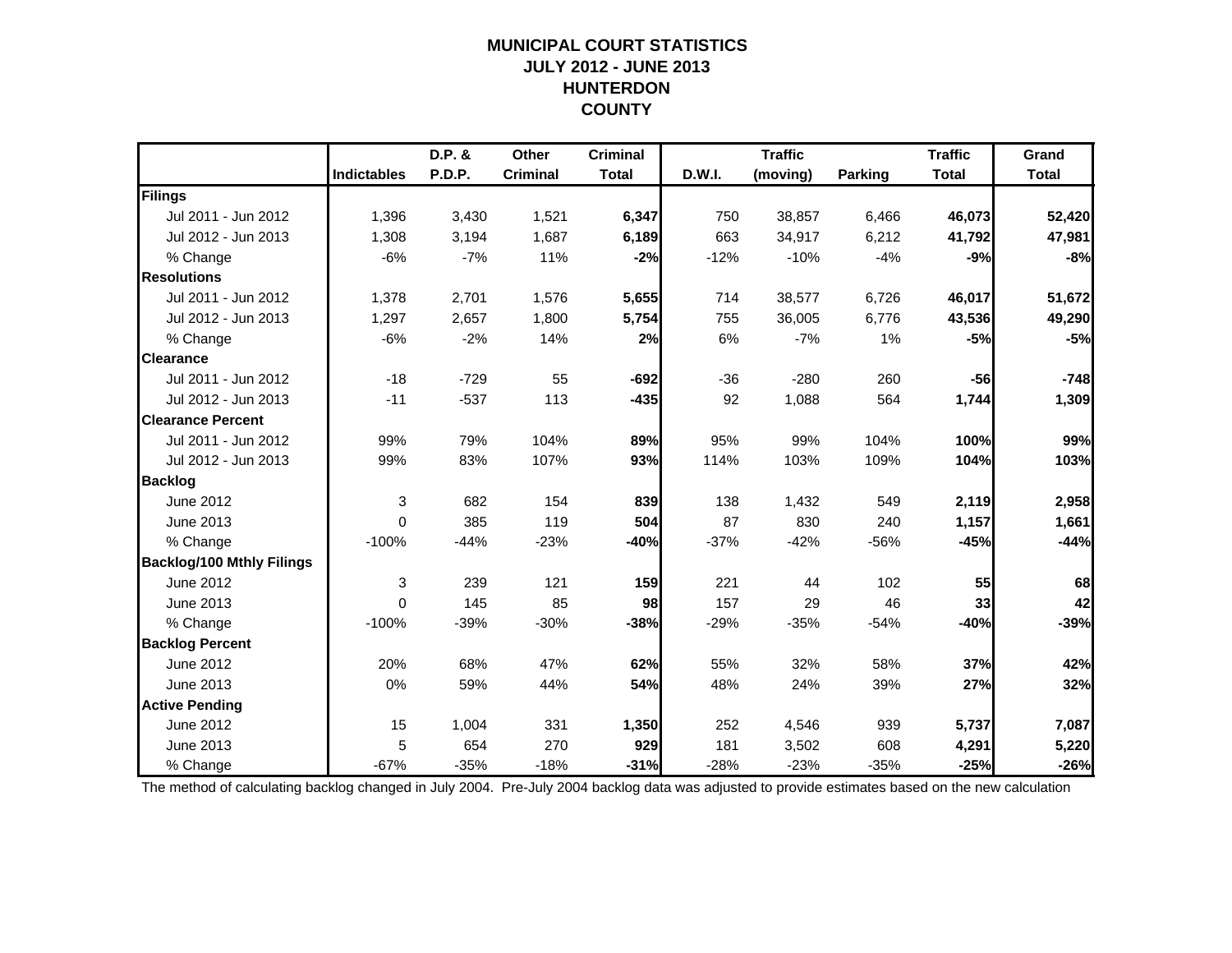### **MUNICIPAL COURT STATISTICSJULY 2012 - JUNE 2013 MERCER COUNTY**

|                                  |                    | D.P. & | Other           | <b>Criminal</b> |        | <b>Traffic</b> |                | <b>Traffic</b> | Grand        |
|----------------------------------|--------------------|--------|-----------------|-----------------|--------|----------------|----------------|----------------|--------------|
|                                  | <b>Indictables</b> | P.D.P. | <b>Criminal</b> | <b>Total</b>    | D.W.I. | (moving)       | <b>Parking</b> | <b>Total</b>   | <b>Total</b> |
| Filings                          |                    |        |                 |                 |        |                |                |                |              |
| Jul 2011 - Jun 2012              | 9,914              | 14,789 | 7,323           | 32,026          | 1,424  | 99,590         | 56,698         | 157,712        | 189,738      |
| Jul 2012 - Jun 2013              | 9,582              | 13,604 | 6,386           | 29,572          | 1,465  | 96,948         | 60,299         | 158,712        | 188,284      |
| % Change                         | $-3%$              | $-8%$  | $-13%$          | $-8%$           | 3%     | $-3%$          | 6%             | 1%             | $-1%$        |
| <b>Resolutions</b>               |                    |        |                 |                 |        |                |                |                |              |
| Jul 2011 - Jun 2012              | 9,627              | 15,663 | 8,762           | 34,052          | 1,480  | 104,044        | 57,958         | 163,482        | 197,534      |
| Jul 2012 - Jun 2013              | 9,260              | 14,797 | 7,211           | 31,268          | 1,535  | 96,262         | 59,075         | 156,872        | 188,140      |
| % Change                         | $-4%$              | $-6%$  | $-18%$          | $-8%$           | 4%     | $-7%$          | 2%             | $-4%$          | $-5%$        |
| <b>Clearance</b>                 |                    |        |                 |                 |        |                |                |                |              |
| Jul 2011 - Jun 2012              | $-287$             | 874    | 1,439           | 2,026           | 56     | 4,454          | 1,260          | 5,770          | 7,796        |
| Jul 2012 - Jun 2013              | $-322$             | 1,193  | 825             | 1,696           | 70     | $-686$         | $-1,224$       | $-1,840$       | $-144$       |
| <b>Clearance Percent</b>         |                    |        |                 |                 |        |                |                |                |              |
| Jul 2011 - Jun 2012              | 97%                | 106%   | 120%            | 106%            | 104%   | 104%           | 102%           | 104%           | 104%         |
| Jul 2012 - Jun 2013              | 97%                | 109%   | 113%            | 106%            | 105%   | 99%            | 98%            | 99%            | 100%         |
| <b>Backlog</b>                   |                    |        |                 |                 |        |                |                |                |              |
| June 2012                        | 5                  | 3,209  | 1,208           | 4,422           | 179    | 5,093          | 6,327          | 11,599         | 16,021       |
| June 2013                        | 9                  | 2,584  | 1,610           | 4,203           | 171    | 5,082          | 6,261          | 11,514         | 15,717       |
| % Change                         | 80%                | $-19%$ | 33%             | $-5%$           | $-4%$  | 0%             | $-1%$          | $-1%$          | $-2%$        |
| <b>Backlog/100 Mthly Filings</b> |                    |        |                 |                 |        |                |                |                |              |
| June 2012                        | 1                  | 260    | 198             | 166             | 151    | 61             | 134            | 88             | 101          |
| June 2013                        | 1                  | 228    | 303             | 171             | 140    | 63             | 125            | 87             | 100          |
| % Change                         | 86%                | $-12%$ | 53%             | 3%              | $-7%$  | 3%             | $-7%$          | $-1%$          | $-1%$        |
| <b>Backlog Percent</b>           |                    |        |                 |                 |        |                |                |                |              |
| June 2012                        | 7%                 | 70%    | 62%             | 67%             | 52%    | 39%            | 60%            | 48%            | 52%          |
| June 2013                        | 12%                | 68%    | 72%             | 69%             | 56%    | 37%            | 57%            | 46%            | 50%          |
| <b>Active Pending</b>            |                    |        |                 |                 |        |                |                |                |              |
| June 2012                        | 71                 | 4,566  | 1,954           | 6,591           | 347    | 13,039         | 10,621         | 24,007         | 30,598       |
| June 2013                        | 76                 | 3,804  | 2,247           | 6,127           | 303    | 13,885         | 10,936         | 25,124         | 31,251       |
| % Change                         | 7%                 | $-17%$ | 15%             | $-7%$           | $-13%$ | 6%             | 3%             | 5%             | 2%           |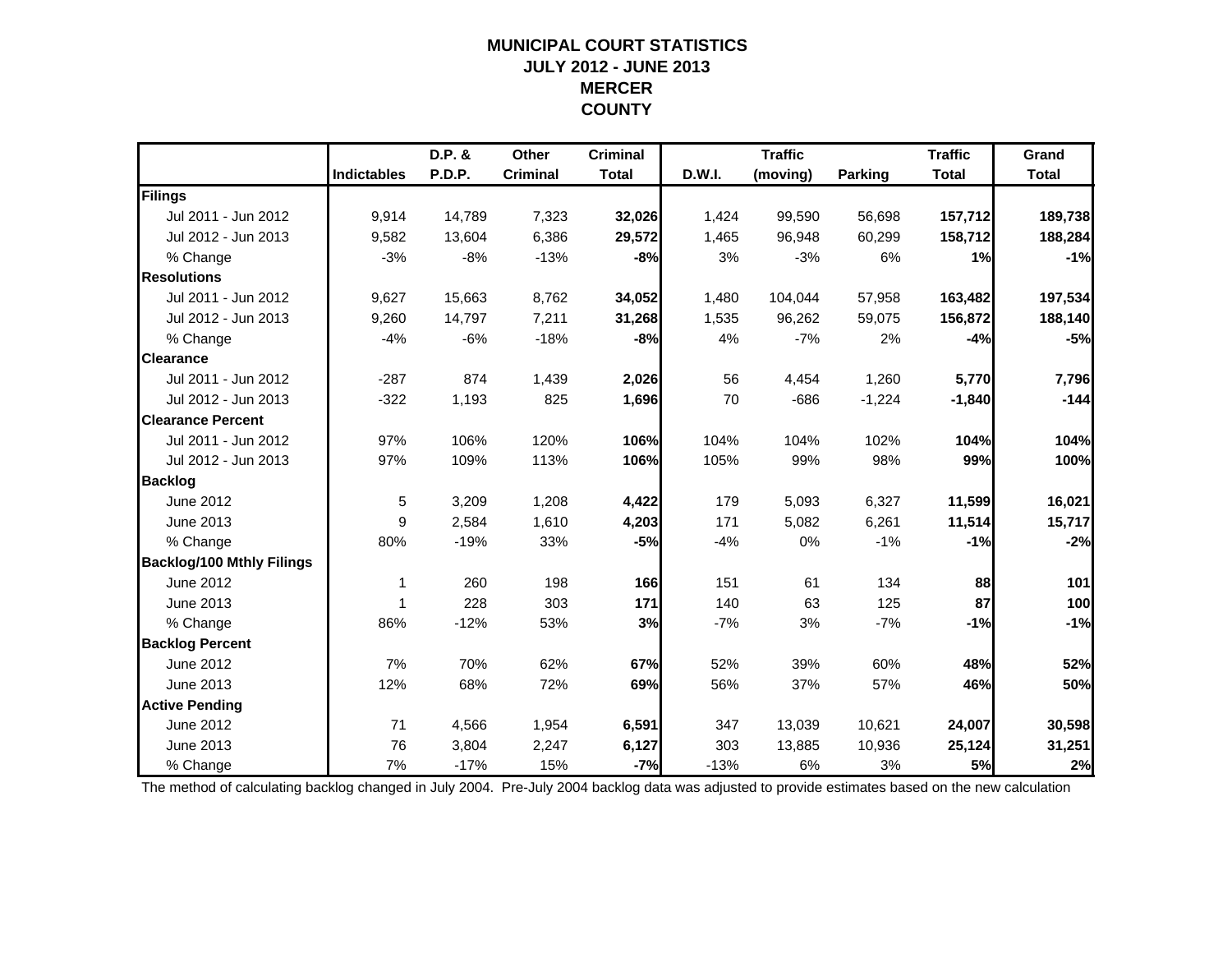### **MUNICIPAL COURT STATISTICSJULY 2012 - JUNE 2013 MIDDLESEX COUNTY**

|                                  |                    | D.P. &        | Other           | <b>Criminal</b> |        | <b>Traffic</b> |                | <b>Traffic</b> | Grand        |
|----------------------------------|--------------------|---------------|-----------------|-----------------|--------|----------------|----------------|----------------|--------------|
|                                  | <b>Indictables</b> | <b>P.D.P.</b> | <b>Criminal</b> | <b>Total</b>    | D.W.I. | (moving)       | <b>Parking</b> | <b>Total</b>   | <b>Total</b> |
| Filings                          |                    |               |                 |                 |        |                |                |                |              |
| Jul 2011 - Jun 2012              | 11,872             | 29,706        | 13,711          | 55,289          | 2,795  | 298,943        | 130,619        | 432,357        | 487,646      |
| Jul 2012 - Jun 2013              | 10,184             | 29,128        | 14,132          | 53,444          | 2,668  | 302,286        | 119,115        | 424,069        | 477,513      |
| % Change                         | $-14%$             | $-2%$         | 3%              | $-3%$           | $-5%$  | 1%             | $-9%$          | $-2%$          | $-2%$        |
| <b>Resolutions</b>               |                    |               |                 |                 |        |                |                |                |              |
| Jul 2011 - Jun 2012              | 11,557             | 24,661        | 17,362          | 53,580          | 2,864  | 292,836        | 132,467        | 428,167        | 481,747      |
| Jul 2012 - Jun 2013              | 9,831              | 25,635        | 16,762          | 52,228          | 2,759  | 302,306        | 120,471        | 425,536        | 477,764      |
| % Change                         | $-15%$             | 4%            | $-3%$           | $-3%$           | $-4%$  | 3%             | $-9%$          | $-1%$          | $-1%$        |
| <b>Clearance</b>                 |                    |               |                 |                 |        |                |                |                |              |
| Jul 2011 - Jun 2012              | $-315$             | $-5,045$      | 3,651           | $-1,709$        | 69     | $-6,107$       | 1,848          | $-4,190$       | $-5,899$     |
| Jul 2012 - Jun 2013              | $-353$             | $-3,493$      | 2,630           | $-1,216$        | 91     | 20             | 1,356          | 1,467          | 251          |
| <b>Clearance Percent</b>         |                    |               |                 |                 |        |                |                |                |              |
| Jul 2011 - Jun 2012              | 97%                | 83%           | 127%            | 97%             | 102%   | 98%            | 101%           | 99%            | 99%          |
| Jul 2012 - Jun 2013              | 97%                | 88%           | 119%            | 98%             | 103%   | 100%           | 101%           | 100%           | 100%         |
| <b>Backlog</b>                   |                    |               |                 |                 |        |                |                |                |              |
| June 2012                        | 39                 | 4,255         | 1,569           | 5,863           | 346    | 8,778          | 11,882         | 21,006         | 26,869       |
| June 2013                        | 23                 | 4,141         | 1,400           | 5,564           | 323    | 8,119          | 10,323         | 18,765         | 24,329       |
| % Change                         | $-41%$             | $-3%$         | $-11%$          | $-5%$           | $-7%$  | $-8%$          | $-13%$         | $-11%$         | $-9%$        |
| <b>Backlog/100 Mthly Filings</b> |                    |               |                 |                 |        |                |                |                |              |
| June 2012                        | 4                  | 172           | 137             | 127             | 149    | 35             | 109            | 58             | 66           |
| June 2013                        | 3                  | 171           | 119             | 125             | 145    | 32             | 104            | 53             | 61           |
| % Change                         | $-31%$             | $-1%$         | $-13%$          | $-2%$           | $-2%$  | $-9%$          | $-5%$          | $-9%$          | $-8%$        |
| <b>Backlog Percent</b>           |                    |               |                 |                 |        |                |                |                |              |
| June 2012                        | 41%                | 65%           | 51%             | 60%             | 49%    | 25%            | 54%            | 36%            | 40%          |
| June 2013                        | 27%                | 67%           | 51%             | 62%             | 49%    | 23%            | 53%            | 34%            | 38%          |
| <b>Active Pending</b>            |                    |               |                 |                 |        |                |                |                |              |
| June 2012                        | 96                 | 6,559         | 3,071           | 9,726           | 702    | 35,458         | 21,949         | 58,109         | 67,835       |
| June 2013                        | 85                 | 6,144         | 2,739           | 8,968           | 654    | 35,386         | 19,336         | 55,376         | 64,344       |
| % Change                         | $-11%$             | $-6%$         | $-11%$          | $-8%$           | $-7%$  | 0%             | $-12%$         | $-5%$          | $-5%$        |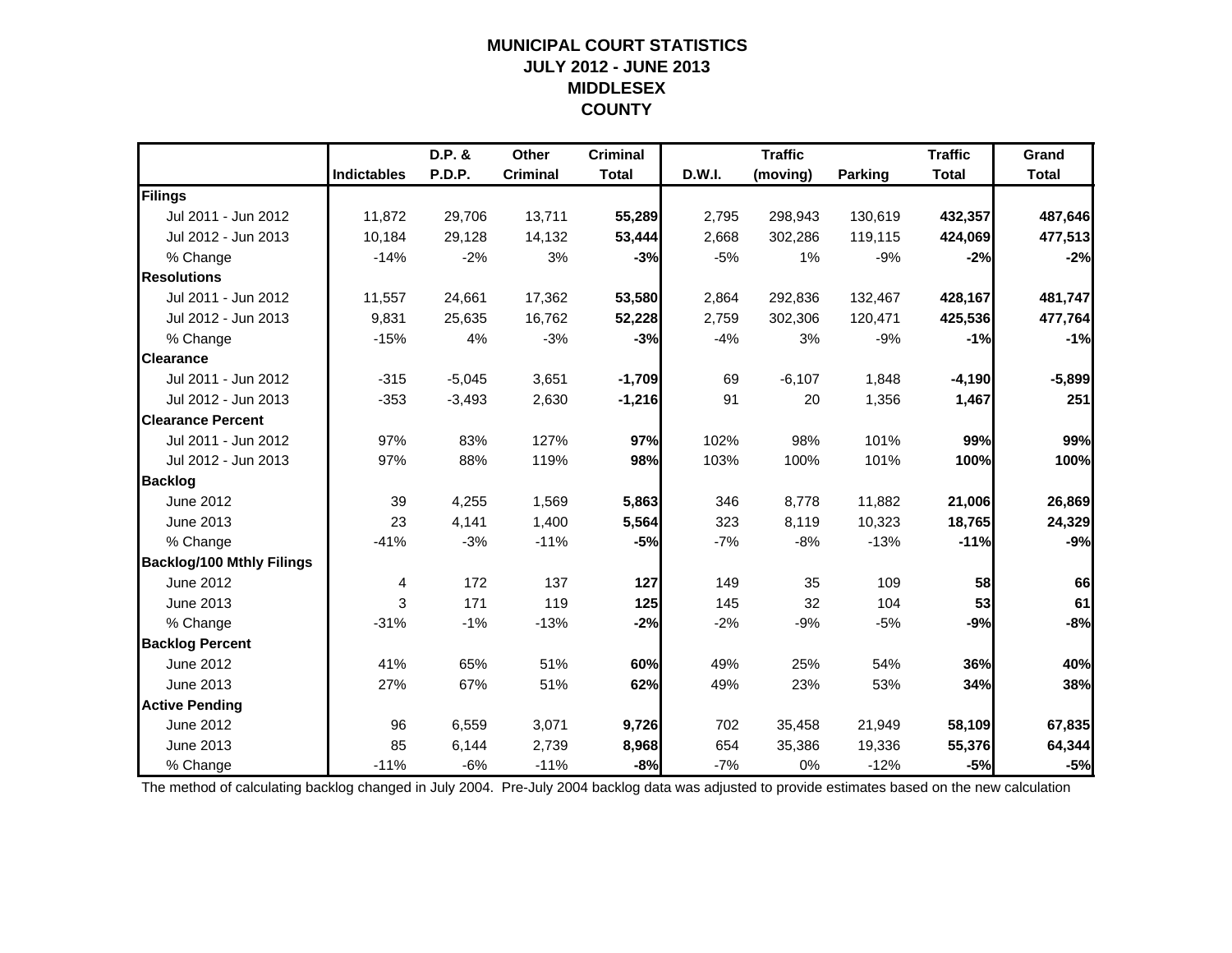### **MUNICIPAL COURT STATISTICSJULY 2012 - JUNE 2013 MONMOUTH COUNTY**

|                                  |                    | D.P. &        | Other           | <b>Criminal</b> |        | <b>Traffic</b> |         | <b>Traffic</b> | Grand        |
|----------------------------------|--------------------|---------------|-----------------|-----------------|--------|----------------|---------|----------------|--------------|
|                                  | <b>Indictables</b> | <b>P.D.P.</b> | <b>Criminal</b> | <b>Total</b>    | D.W.I. | (moving)       | Parking | <b>Total</b>   | <b>Total</b> |
| Filings                          |                    |               |                 |                 |        |                |         |                |              |
| Jul 2011 - Jun 2012              | 12,995             | 32,025        | 14,781          | 59,801          | 3,222  | 181,150        | 73,262  | 257,634        | 317,435      |
| Jul 2012 - Jun 2013              | 13,171             | 32,498        | 13,137          | 58,806          | 2,810  | 163,678        | 70,958  | 237,446        | 296,252      |
| % Change                         | 1%                 | 1%            | $-11%$          | $-2%$           | $-13%$ | $-10%$         | $-3%$   | $-8%$          | $-7%$        |
| <b>Resolutions</b>               |                    |               |                 |                 |        |                |         |                |              |
| Jul 2011 - Jun 2012              | 12,858             | 24,528        | 20,804          | 58,190          | 3,125  | 181,298        | 73,836  | 258,259        | 316,449      |
| Jul 2012 - Jun 2013              | 13,022             | 24,279        | 18,918          | 56,219          | 2,894  | 164,321        | 71,027  | 238,242        | 294,461      |
| % Change                         | 1%                 | $-1%$         | $-9%$           | $-3%$           | $-7%$  | $-9%$          | $-4%$   | $-8%$          | $-7%$        |
| <b>Clearance</b>                 |                    |               |                 |                 |        |                |         |                |              |
| Jul 2011 - Jun 2012              | $-137$             | $-7,497$      | 6,023           | $-1,611$        | $-97$  | 148            | 574     | 625            | $-986$       |
| Jul 2012 - Jun 2013              | $-149$             | $-8,219$      | 5,781           | $-2,587$        | 84     | 643            | 69      | 796            | $-1,791$     |
| <b>Clearance Percent</b>         |                    |               |                 |                 |        |                |         |                |              |
| Jul 2011 - Jun 2012              | 99%                | 77%           | 141%            | 97%             | 97%    | 100%           | 101%    | 100%           | 100%         |
| Jul 2012 - Jun 2013              | 99%                | 75%           | 144%            | 96%             | 103%   | 100%           | 100%    | 100%           | 99%          |
| <b>Backlog</b>                   |                    |               |                 |                 |        |                |         |                |              |
| June 2012                        | $\overline{7}$     | 1,415         | 391             | 1,813           | 430    | 3,647          | 860     | 4,937          | 6,750        |
| June 2013                        | 10                 | 1,553         | 526             | 2,089           | 381    | 3,320          | 867     | 4,568          | 6,657        |
| % Change                         | 43%                | 10%           | 35%             | 15%             | $-11%$ | $-9%$          | 1%      | $-7%$          | $-1%$        |
| <b>Backlog/100 Mthly Filings</b> |                    |               |                 |                 |        |                |         |                |              |
| June 2012                        | 1                  | 53            | 32              | 36              | 160    | 24             | 14      | 23             | 26           |
| June 2013                        | 1                  | 57            | 48              | 43              | 163    | 24             | 15      | 23             | 27           |
| % Change                         | 41%                | 8%            | 51%             | 17%             | 2%     | 1%             | 4%      | $0\%$          | 6%           |
| <b>Backlog Percent</b>           |                    |               |                 |                 |        |                |         |                |              |
| June 2012                        | 14%                | 39%           | 18%             | 31%             | 51%    | 21%            | 11%     | 19%            | 22%          |
| June 2013                        | 14%                | 39%           | 28%             | 35%             | 48%    | 20%            | 13%     | 19%            | 23%          |
| <b>Active Pending</b>            |                    |               |                 |                 |        |                |         |                |              |
| June 2012                        | 50                 | 3.644         | 2,134           | 5,828           | 846    | 17,052         | 7,513   | 25,411         | 31,239       |
| June 2013                        | 70                 | 4,004         | 1,867           | 5,941           | 791    | 16,292         | 6,553   | 23,636         | 29,577       |
| % Change                         | 40%                | 10%           | $-13%$          | 2%              | $-7%$  | $-4%$          | $-13%$  | $-7%$          | $-5%$        |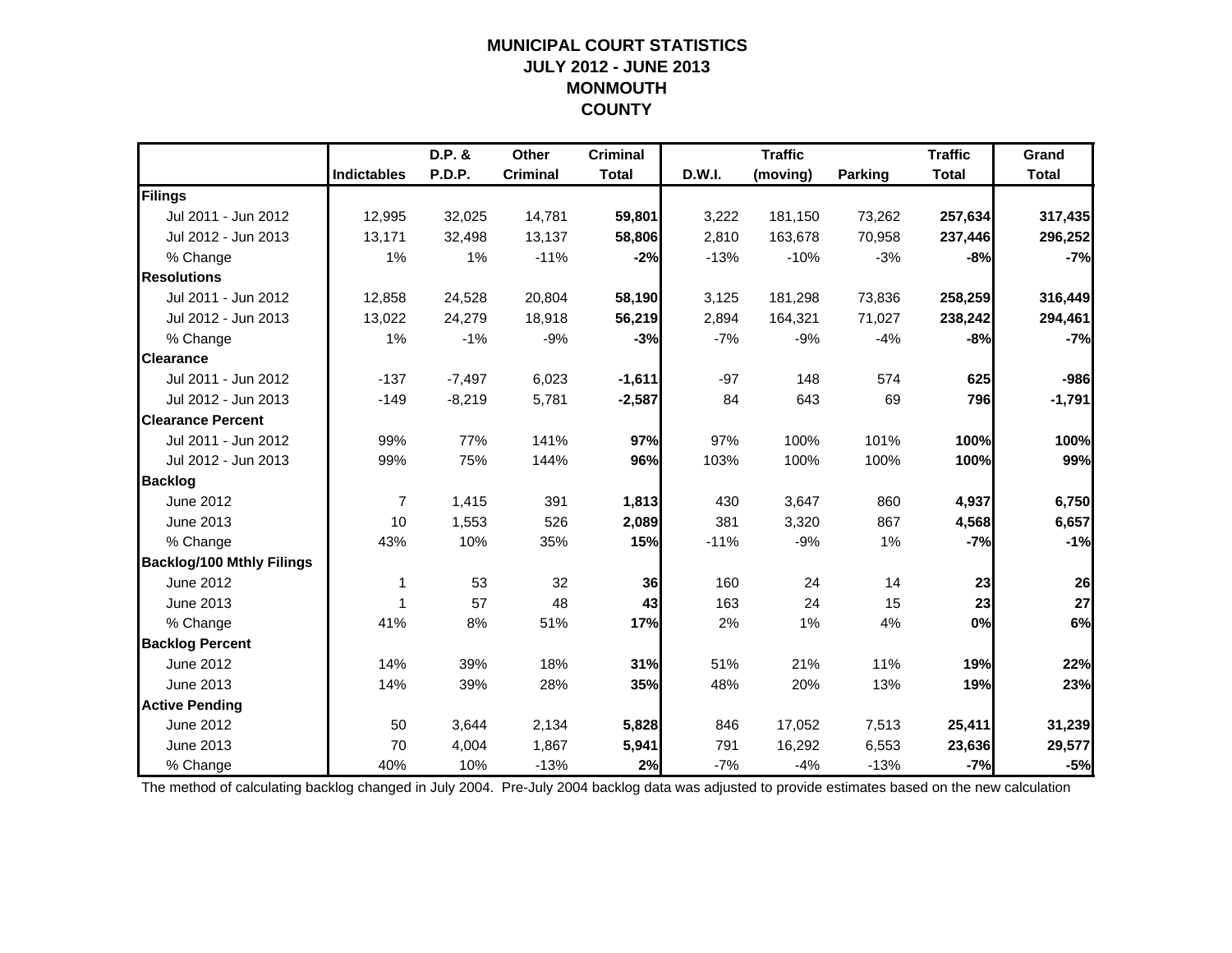### **MUNICIPAL COURT STATISTICSJULY 2012 - JUNE 2013 MORRIS COUNTY**

|                                  |                | D.P. &   | Other           | <b>Criminal</b> |               | <b>Traffic</b> |                | <b>Traffic</b> | Grand        |
|----------------------------------|----------------|----------|-----------------|-----------------|---------------|----------------|----------------|----------------|--------------|
|                                  | Indictables    | P.D.P.   | <b>Criminal</b> | <b>Total</b>    | <b>D.W.I.</b> | (moving)       | <b>Parking</b> | <b>Total</b>   | <b>Total</b> |
| Filings                          |                |          |                 |                 |               |                |                |                |              |
| Jul 2011 - Jun 2012              | 6,408          | 13,802   | 9,262           | 29,472          | 2,154         | 110,412        | 43,917         | 156,483        | 185,955      |
| Jul 2012 - Jun 2013              | 5,884          | 13,677   | 8,748           | 28,309          | 2,159         | 110,066        | 47,845         | 160,070        | 188,379      |
| % Change                         | $-8%$          | $-1%$    | $-6%$           | $-4%$           | 0%            | 0%             | 9%             | 2%             | 1%           |
| <b>Resolutions</b>               |                |          |                 |                 |               |                |                |                |              |
| Jul 2011 - Jun 2012              | 6,299          | 10,249   | 9,572           | 26,120          | 2,237         | 110,668        | 43,273         | 156,178        | 182,298      |
| Jul 2012 - Jun 2013              | 5.790          | 10,817   | 8,793           | 25,400          | 2,193         | 109,848        | 47,625         | 159,666        | 185,066      |
| % Change                         | $-8%$          | 6%       | $-8%$           | $-3%$           | $-2%$         | $-1%$          | 10%            | 2%             | 2%           |
| <b>Clearance</b>                 |                |          |                 |                 |               |                |                |                |              |
| Jul 2011 - Jun 2012              | $-109$         | $-3,553$ | 310             | $-3,352$        | 83            | 256            | $-644$         | $-305$         | $-3,657$     |
| Jul 2012 - Jun 2013              | -94            | $-2,860$ | 45              | $-2,909$        | 34            | $-218$         | $-220$         | $-404$         | $-3,313$     |
| <b>Clearance Percent</b>         |                |          |                 |                 |               |                |                |                |              |
| Jul 2011 - Jun 2012              | 98%            | 74%      | 103%            | 89%             | 104%          | 100%           | 99%            | 100%           | 98%          |
| Jul 2012 - Jun 2013              | 98%            | 79%      | 101%            | 90%             | 102%          | 100%           | 100%           | 100%           | 98%          |
| <b>Backlog</b>                   |                |          |                 |                 |               |                |                |                |              |
| June 2012                        | $\overline{7}$ | 1,228    | 357             | 1,592           | 276           | 2,247          | 1,320          | 3,843          | 5,435        |
| June 2013                        | 9              | 1,285    | 370             | 1,664           | 314           | 2,535          | 1,295          | 4,144          | 5,808        |
| % Change                         | 29%            | 5%       | 4%              | 5%              | 14%           | 13%            | $-2%$          | 8%             | 7%           |
| <b>Backlog/100 Mthly Filings</b> |                |          |                 |                 |               |                |                |                |              |
| June 2012                        | 1              | 107      | 46              | 65              | 154           | 24             | 36             | 29             | 35           |
| June 2013                        | 2              | 113      | 51              | 71              | 175           | 28             | 32             | 31             | 37           |
| % Change                         | 40%            | 6%       | 10%             | 9%              | 14%           | 13%            | $-10%$         | <b>5%</b>      | 5%           |
| <b>Backlog Percent</b>           |                |          |                 |                 |               |                |                |                |              |
| June 2012                        | 29%            | 51%      | 32%             | 45%             | 51%           | 21%            | 27%            | 24%            | 28%          |
| June 2013                        | 32%            | 58%      | 27%             | 46%             | 60%           | 24%            | 28%            | 26%            | 30%          |
| <b>Active Pending</b>            |                |          |                 |                 |               |                |                |                |              |
| June 2012                        | 24             | 2,425    | 1,106           | 3,555           | 545           | 10,577         | 4,801          | 15,923         | 19,478       |
| June 2013                        | 28             | 2,230    | 1,386           | 3,644           | 526           | 10,553         | 4,578          | 15,657         | 19,301       |
| % Change                         | 17%            | $-8%$    | 25%             | 3%              | $-3%$         | 0%             | $-5%$          | $-2%$          | $-1%$        |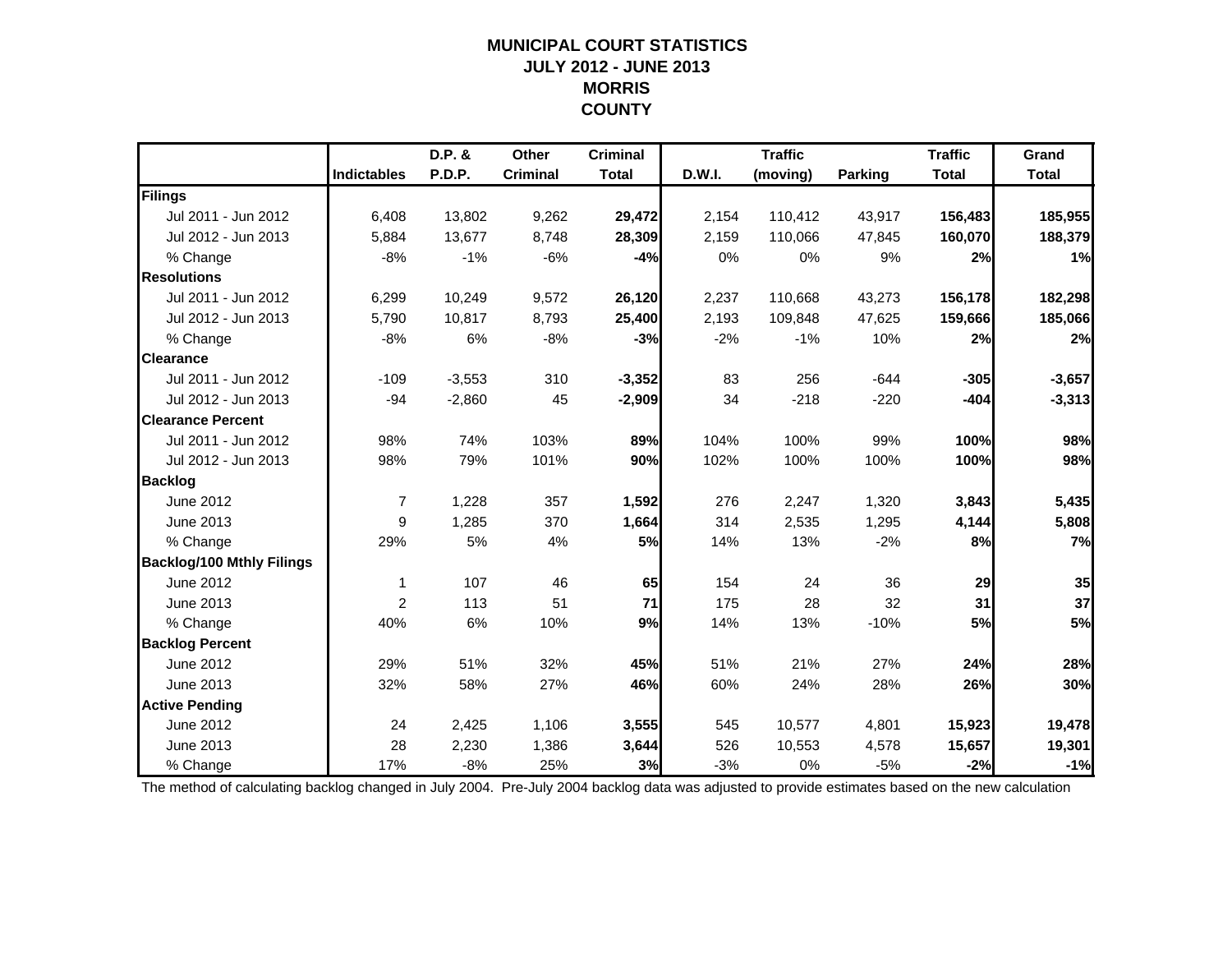### **MUNICIPAL COURT STATISTICSJULY 2012 - JUNE 2013 OCEAN COUNTY**

|                                  |                    | D.P. &   | Other           | <b>Criminal</b> |        | <b>Traffic</b> |          | <b>Traffic</b> | Grand        |
|----------------------------------|--------------------|----------|-----------------|-----------------|--------|----------------|----------|----------------|--------------|
|                                  | <b>Indictables</b> | P.D.P.   | <b>Criminal</b> | <b>Total</b>    | D.W.I. | (moving)       | Parking  | <b>Total</b>   | <b>Total</b> |
| Filings                          |                    |          |                 |                 |        |                |          |                |              |
| Jul 2011 - Jun 2012              | 9,433              | 21,089   | 12,708          | 43,230          | 2,515  | 115,467        | 57,137   | 175,119        | 218,349      |
| Jul 2012 - Jun 2013              | 9,204              | 20,392   | 10,192          | 39,788          | 2,318  | 122,876        | 44,682   | 169,876        | 209,664      |
| % Change                         | $-2%$              | $-3%$    | $-20%$          | $-8%$           | $-8%$  | 6%             | $-22%$   | $-3%$          | $-4%$        |
| <b>Resolutions</b>               |                    |          |                 |                 |        |                |          |                |              |
| Jul 2011 - Jun 2012              | 9,367              | 16,314   | 17,477          | 43,158          | 2,503  | 115,363        | 55,918   | 173,784        | 216,942      |
| Jul 2012 - Jun 2013              | 9,161              | 15,782   | 14,884          | 39,827          | 2,332  | 121,872        | 48,037   | 172,241        | 212,068      |
| % Change                         | $-2%$              | $-3%$    | $-15%$          | -8%             | $-7%$  | 6%             | $-14%$   | $-1%$          | $-2%$        |
| <b>Clearance</b>                 |                    |          |                 |                 |        |                |          |                |              |
| Jul 2011 - Jun 2012              | $-66$              | $-4,775$ | 4,769           | $-72$           | $-12$  | $-104$         | $-1,219$ | $-1,335$       | $-1,407$     |
| Jul 2012 - Jun 2013              | $-43$              | $-4,610$ | 4,692           | 39              | 14     | $-1,004$       | 3,355    | 2,365          | 2,404        |
| <b>Clearance Percent</b>         |                    |          |                 |                 |        |                |          |                |              |
| Jul 2011 - Jun 2012              | 99%                | 77%      | 138%            | 100%            | 100%   | 100%           | 98%      | 99%            | 99%          |
| Jul 2012 - Jun 2013              | 100%               | 77%      | 146%            | 100%            | 101%   | 99%            | 108%     | 101%           | 101%         |
| <b>Backlog</b>                   |                    |          |                 |                 |        |                |          |                |              |
| June 2012                        | 1                  | 928      | 504             | 1,433           | 295    | 2,220          | 1,794    | 4,309          | 5,742        |
| June 2013                        | $\overline{2}$     | 959      | 409             | 1,370           | 310    | 2,644          | 378      | 3,332          | 4,702        |
| % Change                         | 100%               | 3%       | $-19%$          | $-4%$           | 5%     | 19%            | $-79%$   | $-23%$         | $-18%$       |
| <b>Backlog/100 Mthly Filings</b> |                    |          |                 |                 |        |                |          |                |              |
| June 2012                        | $\mathbf 0$        | 53       | 48              | 40              | 141    | 23             | 38       | 30             | 32           |
| June 2013                        | $\Omega$           | 56       | 48              | 41              | 160    | 26             | 10       | 24             | 27           |
| % Change                         | 105%               | 7%       | 1%              | 4%              | 14%    | 12%            | $-73%$   | $-20%$         | $-15%$       |
| <b>Backlog Percent</b>           |                    |          |                 |                 |        |                |          |                |              |
| June 2012                        | 5%                 | 37%      | 20%             | 29%             | 48%    | 18%            | 19%      | 19%            | 21%          |
| June 2013                        | 6%                 | 40%      | 24%             | 33%             | 51%    | 20%            | 7%       | 18%            | 20%          |
| <b>Active Pending</b>            |                    |          |                 |                 |        |                |          |                |              |
| June 2012                        | 19                 | 2,495    | 2,468           | 4,982           | 617    | 12,361         | 9,223    | 22,201         | 27,183       |
| June 2013                        | 32                 | 2,386    | 1,725           | 4,143           | 606    | 13,220         | 5,140    | 18,966         | 23,109       |
| % Change                         | 68%                | $-4%$    | $-30%$          | $-17%$          | $-2%$  | 7%             | $-44%$   | $-15%$         | $-15%$       |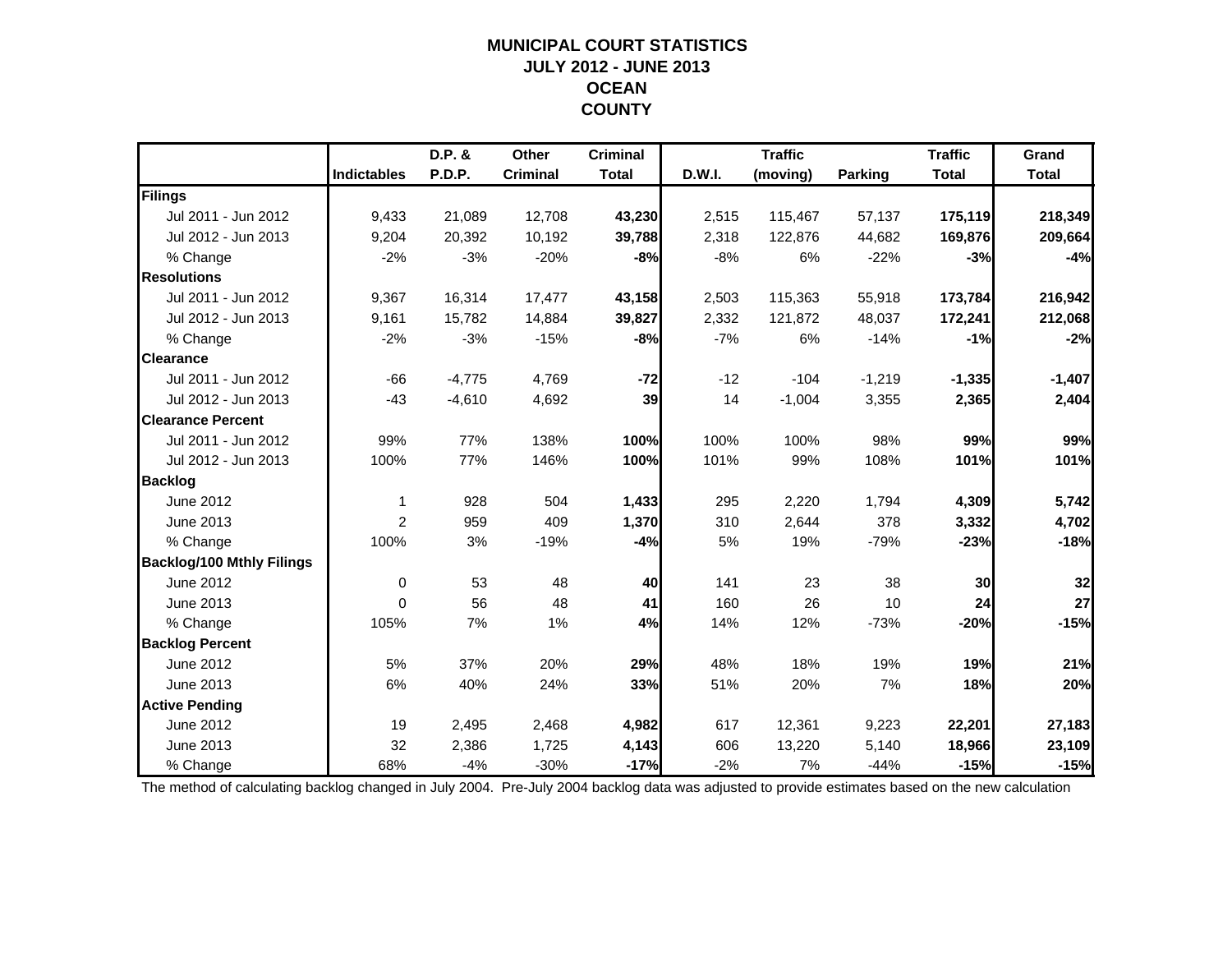### **MUNICIPAL COURT STATISTICSJULY 2012 - JUNE 2013 PASSAIC COUNTY**

|                                  |                    | D.P. &        | Other           | <b>Criminal</b> |        | <b>Traffic</b> |                | <b>Traffic</b> | Grand        |
|----------------------------------|--------------------|---------------|-----------------|-----------------|--------|----------------|----------------|----------------|--------------|
|                                  | <b>Indictables</b> | <b>P.D.P.</b> | <b>Criminal</b> | <b>Total</b>    | D.W.I. | (moving)       | <b>Parking</b> | <b>Total</b>   | <b>Total</b> |
| Filings                          |                    |               |                 |                 |        |                |                |                |              |
| Jul 2011 - Jun 2012              | 14,556             | 20,968        | 11,058          | 46,582          | 1,521  | 100,882        | 155,023        | 257,426        | 304,008      |
| Jul 2012 - Jun 2013              | 14,247             | 21,157        | 10,450          | 45,854          | 1,550  | 106,405        | 149,057        | 257,012        | 302,866      |
| % Change                         | $-2%$              | 1%            | $-5%$           | $-2%$           | 2%     | 5%             | $-4%$          | 0%             | 0%           |
| <b>Resolutions</b>               |                    |               |                 |                 |        |                |                |                |              |
| Jul 2011 - Jun 2012              | 14,361             | 17,832        | 11,046          | 43,239          | 1,528  | 101,267        | 155,451        | 258,246        | 301,485      |
| Jul 2012 - Jun 2013              | 14,060             | 18,698        | 10,040          | 42,798          | 1,571  | 105,387        | 148,126        | 255,084        | 297,882      |
| % Change                         | $-2%$              | 5%            | $-9%$           | $-1%$           | 3%     | 4%             | $-5%$          | $-1%$          | $-1%$        |
| <b>Clearance</b>                 |                    |               |                 |                 |        |                |                |                |              |
| Jul 2011 - Jun 2012              | $-195$             | $-3,136$      | $-12$           | $-3,343$        | 7      | 385            | 428            | 820            | $-2,523$     |
| Jul 2012 - Jun 2013              | $-187$             | $-2,459$      | $-410$          | $-3,056$        | 21     | $-1,018$       | $-931$         | $-1,928$       | $-4,984$     |
| <b>Clearance Percent</b>         |                    |               |                 |                 |        |                |                |                |              |
| Jul 2011 - Jun 2012              | 99%                | 85%           | 100%            | 93%             | 100%   | 100%           | 100%           | 100%           | 99%          |
| Jul 2012 - Jun 2013              | 99%                | 88%           | 96%             | 93%             | 101%   | 99%            | 99%            | 99%            | 98%          |
| <b>Backlog</b>                   |                    |               |                 |                 |        |                |                |                |              |
| June 2012                        | 56                 | 2,458         | 766             | 3,280           | 184    | 3,124          | 6,008          | 9,316          | 12,596       |
| June 2013                        | 47                 | 2,260         | 604             | 2,911           | 185    | 3,212          | 5,252          | 8,649          | 11,560       |
| % Change                         | $-16%$             | $-8%$         | $-21%$          | $-11%$          | 1%     | 3%             | $-13%$         | $-7%$          | $-8%$        |
| <b>Backlog/100 Mthly Filings</b> |                    |               |                 |                 |        |                |                |                |              |
| June 2012                        | 5                  | 141           | 83              | 84              | 145    | 37             | 47             | 43             | 50           |
| June 2013                        | 4                  | 128           | 69              | 76              | 143    | 36             | 42             | 40             | 46           |
| % Change                         | $-14%$             | $-9%$         | $-17%$          | $-10%$          | $-1%$  | $-3%$          | $-9%$          | $-7%$          | $-8%$        |
| <b>Backlog Percent</b>           |                    |               |                 |                 |        |                |                |                |              |
| June 2012                        | 39%                | 60%           | 38%             | 52%             | 51%    | 28%            | 32%            | 31%            | 34%          |
| June 2013                        | 43%                | 60%           | 28%             | 48%             | 52%    | 27%            | 28%            | 28%            | 31%          |
| <b>Active Pending</b>            |                    |               |                 |                 |        |                |                |                |              |
| June 2012                        | 142                | 4,128         | 2,015           | 6,285           | 360    | 11,352         | 18,727         | 30,439         | 36,724       |
| June 2013                        | 110                | 3,792         | 2,187           | 6,089           | 359    | 11,934         | 18,620         | 30,913         | 37,002       |
| % Change                         | $-23%$             | $-8%$         | 9%              | $-3%$           | 0%     | 5%             | $-1%$          | 2%             | 1%           |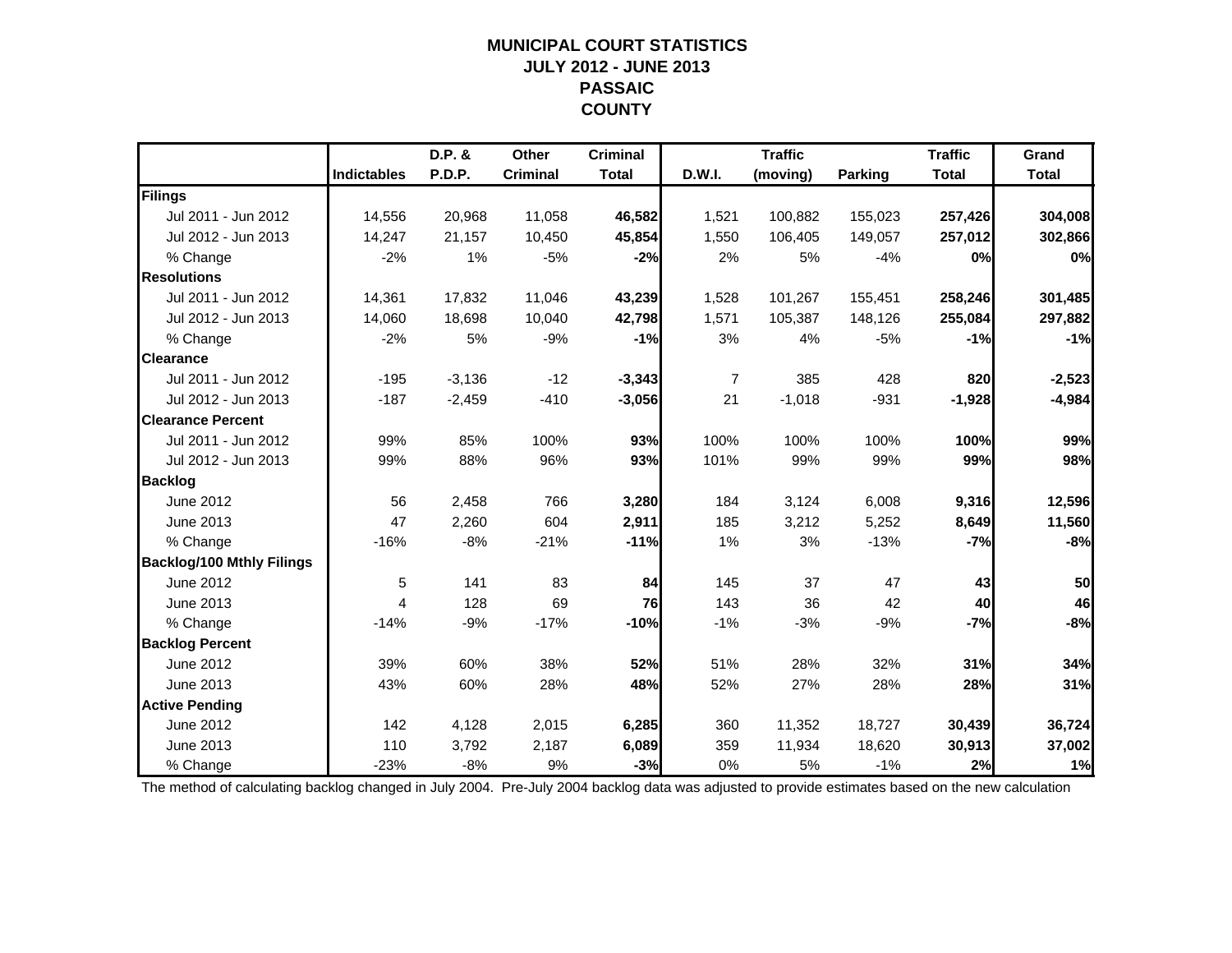### **MUNICIPAL COURT STATISTICSJULY 2012 - JUNE 2013 SALEMCOUNTY**

|                                  |                    | D.P. &        | Other           | <b>Criminal</b> |        | <b>Traffic</b> |         | <b>Traffic</b> | Grand        |
|----------------------------------|--------------------|---------------|-----------------|-----------------|--------|----------------|---------|----------------|--------------|
|                                  | <b>Indictables</b> | <b>P.D.P.</b> | <b>Criminal</b> | <b>Total</b>    | D.W.I. | (moving)       | Parking | <b>Total</b>   | <b>Total</b> |
| Filings                          |                    |               |                 |                 |        |                |         |                |              |
| Jul 2011 - Jun 2012              | 2,882              | 5,029         | 1,676           | 9,587           | 399    | 16,404         | 2,427   | 19,230         | 28,817       |
| Jul 2012 - Jun 2013              | 2,511              | 4,521         | 1,170           | 8,202           | 431    | 17,655         | 2,346   | 20,432         | 28,634       |
| % Change                         | $-13%$             | $-10%$        | $-30%$          | $-14%$          | 8%     | 8%             | $-3%$   | 6%             | $-1%$        |
| <b>Resolutions</b>               |                    |               |                 |                 |        |                |         |                |              |
| Jul 2011 - Jun 2012              | 2,878              | 4,687         | 2,122           | 9,687           | 394    | 16,353         | 2,223   | 18,970         | 28,657       |
| Jul 2012 - Jun 2013              | 2,471              | 4,419         | 1,596           | 8,486           | 400    | 17,356         | 2,284   | 20,040         | 28,526       |
| % Change                         | $-14%$             | $-6%$         | $-25%$          | $-12%$          | 2%     | 6%             | 3%      | 6%             | 0%           |
| <b>Clearance</b>                 |                    |               |                 |                 |        |                |         |                |              |
| Jul 2011 - Jun 2012              | $-4$               | $-342$        | 446             | 100             | $-5$   | $-51$          | $-204$  | $-260$         | $-160$       |
| Jul 2012 - Jun 2013              | $-40$              | $-102$        | 426             | 284             | $-31$  | $-299$         | $-62$   | $-392$         | $-108$       |
| <b>Clearance Percent</b>         |                    |               |                 |                 |        |                |         |                |              |
| Jul 2011 - Jun 2012              | 100%               | 93%           | 127%            | 101%            | 99%    | 100%           | 92%     | 99%            | 99%          |
| Jul 2012 - Jun 2013              | 98%                | 98%           | 136%            | 103%            | 93%    | 98%            | 97%     | 98%            | 100%         |
| <b>Backlog</b>                   |                    |               |                 |                 |        |                |         |                |              |
| June 2012                        | 3                  | 288           | 70              | 361             | 63     | 523            | 118     | 704            | 1,065        |
| June 2013                        | 15                 | 218           | 64              | 297             | 69     | 577            | 153     | 799            | 1,096        |
| % Change                         | 400%               | $-24%$        | $-9%$           | $-18%$          | 10%    | 10%            | 30%     | 13%            | 3%           |
| <b>Backlog/100 Mthly Filings</b> |                    |               |                 |                 |        |                |         |                |              |
| June 2012                        | 1                  | 69            | 50              | 45              | 189    | 38             | 58      | 44             | 44           |
| June 2013                        | $\overline{7}$     | 58            | 66              | 43              | 192    | 39             | 78      | 47             | 46           |
| % Change                         | 474%               | $-16%$        | 31%             | $-4%$           | 1%     | 3%             | 34%     | 7%             | 4%           |
| <b>Backlog Percent</b>           |                    |               |                 |                 |        |                |         |                |              |
| June 2012                        | 50%                | 43%           | 34%             | 41%             | 60%    | 27%            | 37%     | 30%            | 33%          |
| June 2013                        | 68%                | 36%           | 33%             | 36%             | 54%    | 28%            | 47%     | 32%            | 33%          |
| <b>Active Pending</b>            |                    |               |                 |                 |        |                |         |                |              |
| June 2012                        | 6                  | 676           | 205             | 887             | 105    | 1,906          | 316     | 2,327          | 3,214        |
| June 2013                        | 22                 | 607           | 196             | 825             | 128    | 2,034          | 323     | 2,485          | 3,310        |
| % Change                         | 267%               | $-10%$        | $-4%$           | $-7%$           | 22%    | 7%             | 2%      | 7%             | 3%           |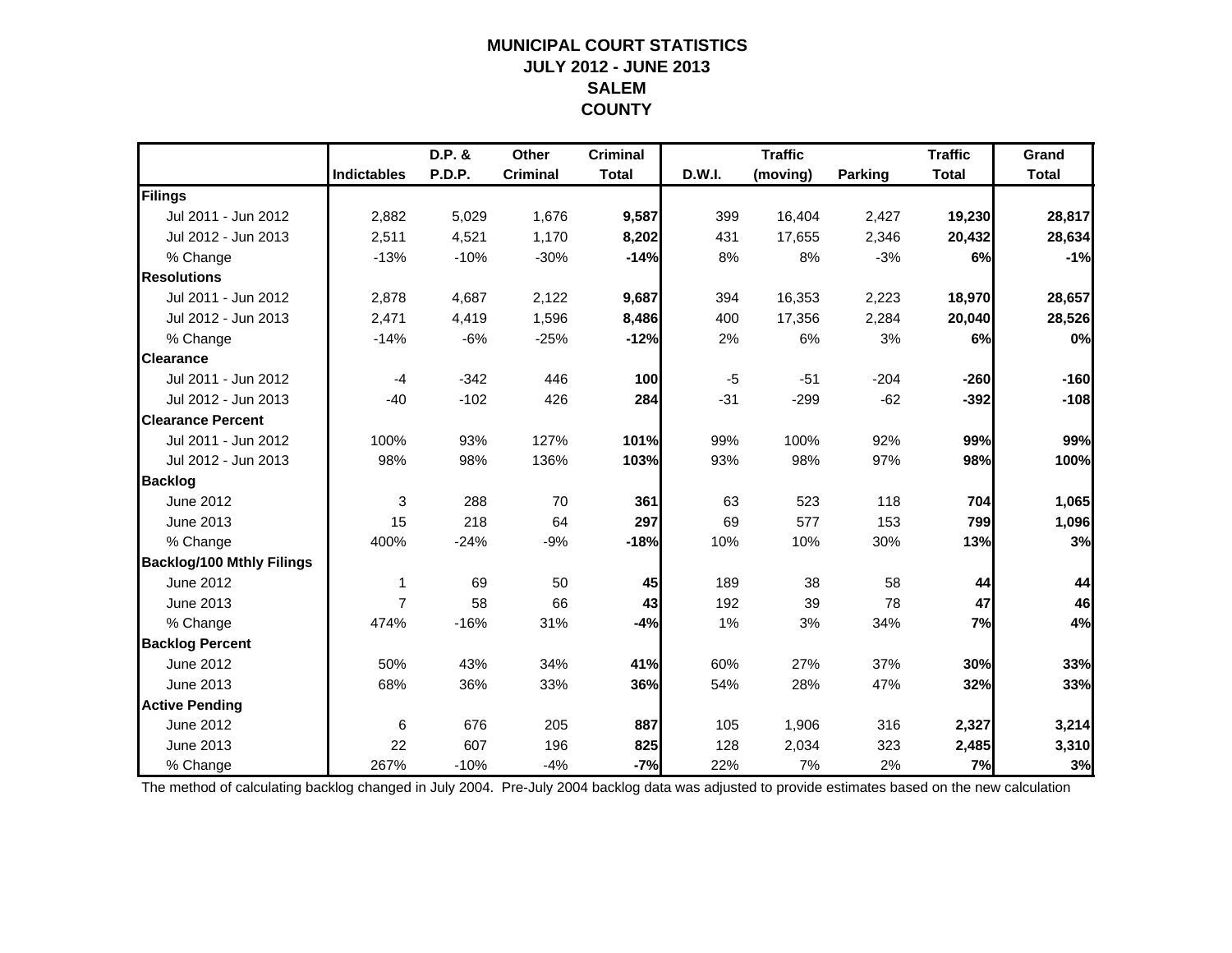### **MUNICIPAL COURT STATISTICSJULY 2012 - JUNE 2013 SOMERSET COUNTY**

|                                  |                    | D.P. &        | Other           | <b>Criminal</b> |        | <b>Traffic</b> |         | <b>Traffic</b> | Grand        |
|----------------------------------|--------------------|---------------|-----------------|-----------------|--------|----------------|---------|----------------|--------------|
|                                  | <b>Indictables</b> | <b>P.D.P.</b> | <b>Criminal</b> | <b>Total</b>    | D.W.I. | (moving)       | Parking | <b>Total</b>   | <b>Total</b> |
| Filings                          |                    |               |                 |                 |        |                |         |                |              |
| Jul 2011 - Jun 2012              | 1,976              | 7,044         | 3,320           | 12,340          | 1,024  | 79,512         | 21,673  | 102,209        | 114,549      |
| Jul 2012 - Jun 2013              | 1,550              | 6,736         | 3,796           | 12,082          | 927    | 73,725         | 23,680  | 98,332         | 110,414      |
| % Change                         | $-22%$             | $-4%$         | 14%             | $-2%$           | $-9%$  | $-7%$          | 9%      | $-4%$          | $-4%$        |
| <b>Resolutions</b>               |                    |               |                 |                 |        |                |         |                |              |
| Jul 2011 - Jun 2012              | 1,963              | 6,540         | 3,677           | 12,180          | 1,063  | 79,567         | 22,103  | 102,733        | 114,913      |
| Jul 2012 - Jun 2013              | 1,539              | 6,966         | 3,973           | 12,478          | 1,027  | 74,260         | 24,243  | 99,530         | 112,008      |
| % Change                         | $-22%$             | 7%            | 8%              | 2%              | $-3%$  | $-7%$          | 10%     | $-3%$          | $-3%$        |
| <b>Clearance</b>                 |                    |               |                 |                 |        |                |         |                |              |
| Jul 2011 - Jun 2012              | $-13$              | $-504$        | 357             | $-160$          | 39     | 55             | 430     | 524            | 364          |
| Jul 2012 - Jun 2013              | $-11$              | 230           | 177             | 396             | 100    | 535            | 563     | 1,198          | 1,594        |
| <b>Clearance Percent</b>         |                    |               |                 |                 |        |                |         |                |              |
| Jul 2011 - Jun 2012              | 99%                | 93%           | 111%            | 99%             | 104%   | 100%           | 102%    | 101%           | 100%         |
| Jul 2012 - Jun 2013              | 99%                | 103%          | 105%            | 103%            | 111%   | 101%           | 102%    | 101%           | 101%         |
| <b>Backlog</b>                   |                    |               |                 |                 |        |                |         |                |              |
| <b>June 2012</b>                 | 12                 | 1,120         | 311             | 1,443           | 137    | 2,195          | 1,065   | 3,397          | 4,840        |
| June 2013                        | 4                  | 639           | 257             | 900             | 102    | 2,195          | 399     | 2,696          | 3,596        |
| % Change                         | $-67%$             | $-43%$        | $-17%$          | $-38%$          | $-26%$ | 0%             | $-63%$  | $-21%$         | $-26%$       |
| <b>Backlog/100 Mthly Filings</b> |                    |               |                 |                 |        |                |         |                |              |
| June 2012                        | 7                  | 191           | 112             | 140             | 161    | 33             | 59      | 40             | 51           |
| June 2013                        | 3                  | 114           | 81              | 89              | 132    | 36             | 20      | 33             | 39           |
| % Change                         | $-58%$             | $-40%$        | $-28%$          | $-36%$          | $-18%$ | 8%             | $-66%$  | $-18%$         | $-23%$       |
| <b>Backlog Percent</b>           |                    |               |                 |                 |        |                |         |                |              |
| June 2012                        | 75%                | 64%           | 49%             | 60%             | 50%    | 27%            | 46%     | 31%            | 37%          |
| June 2013                        | 67%                | 49%           | 42%             | 47%             | 52%    | 29%            | 20%     | 28%            | 31%          |
| <b>Active Pending</b>            |                    |               |                 |                 |        |                |         |                |              |
| June 2012                        | 16                 | 1,756         | 641             | 2,413           | 275    | 8,267          | 2,294   | 10,836         | 13,249       |
| June 2013                        | 6                  | 1,301         | 616             | 1,923           | 198    | 7,464          | 2,013   | 9,675          | 11,598       |
| % Change                         | $-63%$             | $-26%$        | $-4%$           | $-20%$          | $-28%$ | $-10%$         | $-12%$  | $-11%$         | $-12%$       |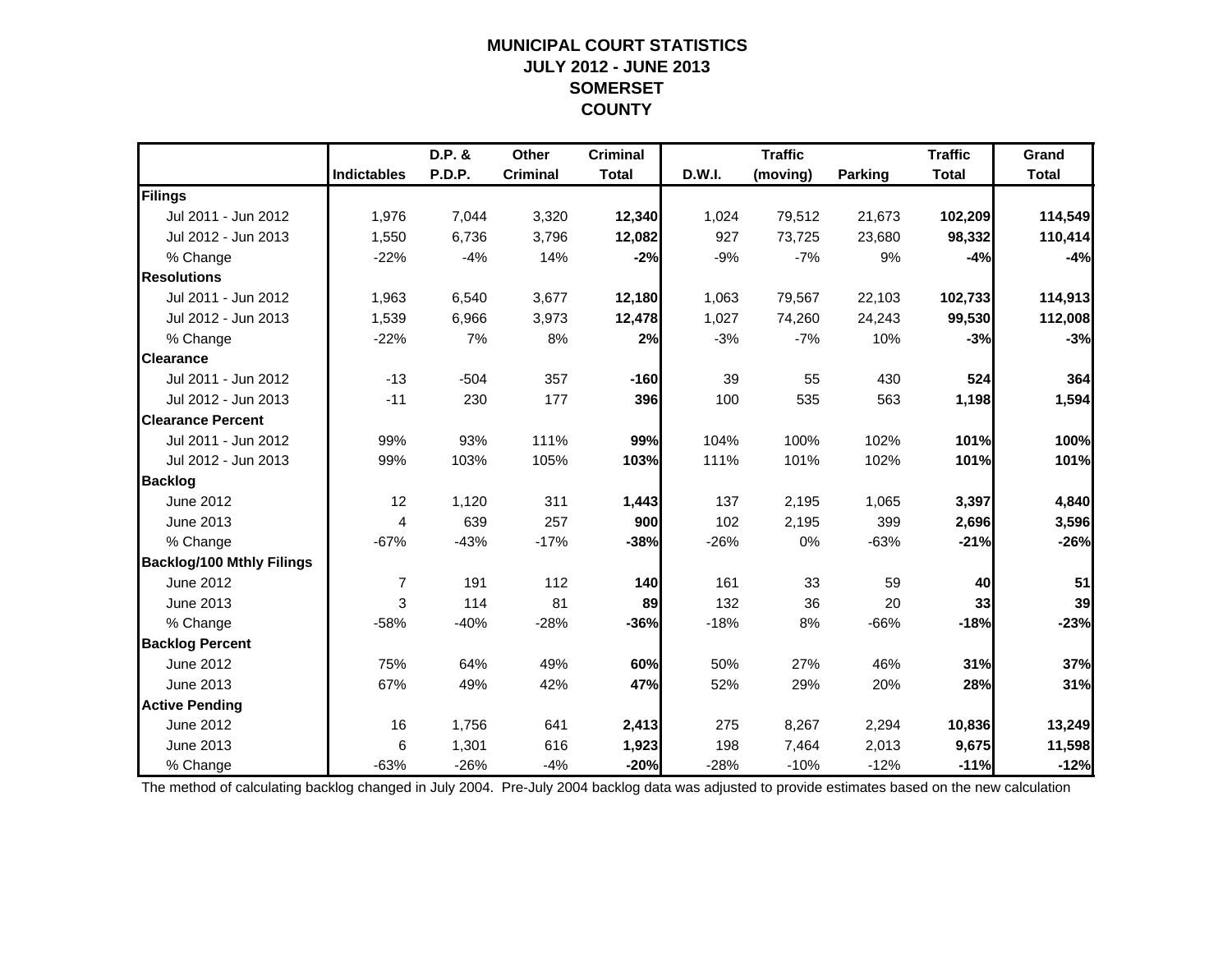### **MUNICIPAL COURT STATISTICSJULY 2012 - JUNE 2013 SUSSEX COUNTY**

|                                  |                    | D.P. & | Other           | <b>Criminal</b> |                | <b>Traffic</b> |         | <b>Traffic</b> | Grand        |
|----------------------------------|--------------------|--------|-----------------|-----------------|----------------|----------------|---------|----------------|--------------|
|                                  | <b>Indictables</b> | P.D.P. | <b>Criminal</b> | <b>Total</b>    | D.W.I.         | (moving)       | Parking | <b>Total</b>   | <b>Total</b> |
| Filings                          |                    |        |                 |                 |                |                |         |                |              |
| Jul 2011 - Jun 2012              | 2,008              | 4,273  | 1,774           | 8,055           | 657            | 21,673         | 2,089   | 24,419         | 32,474       |
| Jul 2012 - Jun 2013              | 1,913              | 4,176  | 1,449           | 7,538           | 619            | 19,230         | 1,713   | 21,562         | 29,100       |
| % Change                         | $-5%$              | $-2%$  | $-18%$          | $-6%$           | $-6%$          | $-11%$         | $-18%$  | $-12%$         | $-10%$       |
| <b>Resolutions</b>               |                    |        |                 |                 |                |                |         |                |              |
| Jul 2011 - Jun 2012              | 1,981              | 4,415  | 1,877           | 8,273           | 664            | 22,020         | 2,150   | 24,834         | 33,107       |
| Jul 2012 - Jun 2013              | 1,876              | 4,250  | 1,607           | 7,733           | 640            | 19,252         | 1,705   | 21,597         | 29,330       |
| % Change                         | $-5%$              | $-4%$  | $-14%$          | $-7%$           | $-4%$          | $-13%$         | $-21%$  | $-13%$         | $-11%$       |
| <b>Clearance</b>                 |                    |        |                 |                 |                |                |         |                |              |
| Jul 2011 - Jun 2012              | $-27$              | 142    | 103             | 218             | $\overline{7}$ | 347            | 61      | 415            | 633          |
| Jul 2012 - Jun 2013              | $-37$              | 74     | 158             | 195             | 21             | 22             | -8      | 35             | 230          |
| <b>Clearance Percent</b>         |                    |        |                 |                 |                |                |         |                |              |
| Jul 2011 - Jun 2012              | 99%                | 103%   | 106%            | 103%            | 101%           | 102%           | 103%    | 102%           | 102%         |
| Jul 2012 - Jun 2013              | 98%                | 102%   | 111%            | 103%            | 103%           | 100%           | 100%    | 100%           | 101%         |
| <b>Backlog</b>                   |                    |        |                 |                 |                |                |         |                |              |
| June 2012                        | $\overline{2}$     | 488    | 118             | 608             | 102            | 785            | 102     | 989            | 1,597        |
| June 2013                        | $\overline{7}$     | 457    | 94              | 558             | 86             | 773            | 115     | 974            | 1,532        |
| % Change                         | 250%               | $-6%$  | $-20%$          | -8%             | $-16%$         | $-2%$          | 13%     | $-2%$          | $-4%$        |
| <b>Backlog/100 Mthly Filings</b> |                    |        |                 |                 |                |                |         |                |              |
| June 2012                        | 1                  | 137    | 80              | 91              | 186            | 43             | 59      | 49             | 59           |
| June 2013                        | $\overline{4}$     | 131    | 78              | 89              | 167            | 48             | 81      | 54             | 63           |
| % Change                         | 267%               | $-4%$  | $-2%$           | $-2%$           | $-11%$         | 11%            | 37%     | 12%            | 7%           |
| <b>Backlog Percent</b>           |                    |        |                 |                 |                |                |         |                |              |
| June 2012                        | 18%                | 54%    | 46%             | 52%             | 59%            | 30%            | 49%     | 33%            | 38%          |
| June 2013                        | 39%                | 59%    | 42%             | 55%             | 61%            | 31%            | 56%     | 35%            | 40%          |
| <b>Active Pending</b>            |                    |        |                 |                 |                |                |         |                |              |
| June 2012                        | 11                 | 904    | 258             | 1,173           | 173            | 2,627          | 210     | 3,010          | 4,183        |
| June 2013                        | 18                 | 777    | 225             | 1,020           | 141            | 2,454          | 205     | 2,800          | 3,820        |
| % Change                         | 64%                | $-14%$ | $-13%$          | $-13%$          | $-18%$         | $-7%$          | $-2%$   | $-7%$          | $-9%$        |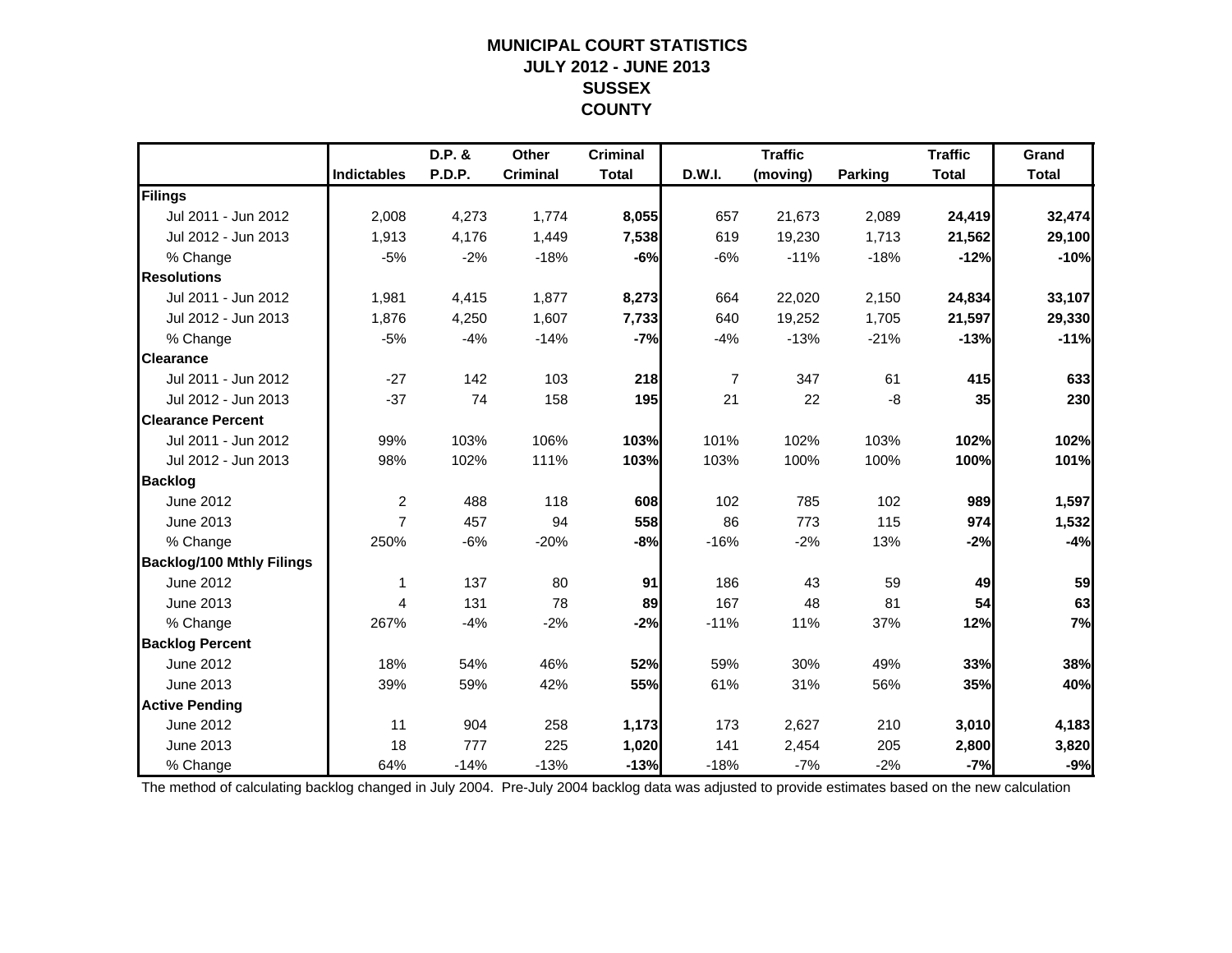### **MUNICIPAL COURT STATISTICSJULY 2012 - JUNE 2013 UNION COUNTY**

|                                  |                    | D.P. &   | Other           | <b>Criminal</b> |        | <b>Traffic</b> |                | <b>Traffic</b> | Grand        |
|----------------------------------|--------------------|----------|-----------------|-----------------|--------|----------------|----------------|----------------|--------------|
|                                  | <b>Indictables</b> | P.D.P.   | <b>Criminal</b> | <b>Total</b>    | D.W.I. | (moving)       | <b>Parking</b> | <b>Total</b>   | <b>Total</b> |
| Filings                          |                    |          |                 |                 |        |                |                |                |              |
| Jul 2011 - Jun 2012              | 10,952             | 18,815   | 9,401           | 39,168          | 1,609  | 230,188        | 194,127        | 425,924        | 465,092      |
| Jul 2012 - Jun 2013              | 10,643             | 19,260   | 8,483           | 38,386          | 1,722  | 246,464        | 189,343        | 437,529        | 475,915      |
| % Change                         | $-3%$              | 2%       | $-10%$          | $-2%$           | 7%     | 7%             | $-2%$          | 3%             | 2%           |
| <b>Resolutions</b>               |                    |          |                 |                 |        |                |                |                |              |
| Jul 2011 - Jun 2012              | 10.827             | 15,471   | 10,697          | 36,995          | 1,500  | 221,400        | 193,468        | 416,368        | 453,363      |
| Jul 2012 - Jun 2013              | 10,562             | 16,581   | 9,657           | 36,800          | 1,831  | 245,747        | 187,188        | 434,766        | 471,566      |
| % Change                         | $-2%$              | 7%       | $-10%$          | $-1%$           | 22%    | 11%            | $-3%$          | 4%             | 4%           |
| <b>Clearance</b>                 |                    |          |                 |                 |        |                |                |                |              |
| Jul 2011 - Jun 2012              | $-125$             | $-3,344$ | 1,296           | $-2,173$        | $-109$ | $-8,788$       | $-659$         | $-9,556$       | $-11,729$    |
| Jul 2012 - Jun 2013              | $-81$              | $-2,679$ | 1,174           | $-1,586$        | 109    | $-717$         | $-2,155$       | $-2,763$       | $-4,349$     |
| <b>Clearance Percent</b>         |                    |          |                 |                 |        |                |                |                |              |
| Jul 2011 - Jun 2012              | 99%                | 82%      | 114%            | 94%             | 93%    | 96%            | 100%           | 98%            | 97%          |
| Jul 2012 - Jun 2013              | 99%                | 86%      | 114%            | 96%             | 106%   | 100%           | 99%            | 99%            | 99%          |
| <b>Backlog</b>                   |                    |          |                 |                 |        |                |                |                |              |
| June 2012                        | 16                 | 3,773    | 1,107           | 4,896           | 284    | 6,607          | 6,744          | 13,635         | 18,531       |
| June 2013                        | 5                  | 3,281    | 1,030           | 4,316           | 206    | 5,113          | 6,613          | 11,932         | 16,248       |
| % Change                         | $-69%$             | $-13%$   | $-7%$           | $-12%$          | $-27%$ | $-23%$         | $-2%$          | $-12%$         | $-12%$       |
| <b>Backlog/100 Mthly Filings</b> |                    |          |                 |                 |        |                |                |                |              |
| June 2012                        | $\overline{c}$     | 241      | 141             | 150             | 212    | 34             | 42             | 38             | 48           |
| <b>June 2013</b>                 | 1                  | 204      | 146             | 135             | 144    | 25             | 42             | 33             | 41           |
| % Change                         | $-68%$             | $-15%$   | 3%              | $-10%$          | $-32%$ | $-28%$         | 1%             | $-15%$         | $-14%$       |
| <b>Backlog Percent</b>           |                    |          |                 |                 |        |                |                |                |              |
| June 2012                        | 18%                | 68%      | 54%             | 64%             | 57%    | 22%            | 32%            | 26%            | 31%          |
| June 2013                        | 12%                | 66%      | 50%             | 61%             | 53%    | 16%            | 30%            | 22%            | 27%          |
| <b>Active Pending</b>            |                    |          |                 |                 |        |                |                |                |              |
| June 2012                        | 87                 | 5,517    | 2,045           | 7,649           | 494    | 30,304         | 21,329         | 52,127         | 59,776       |
| June 2013                        | 41                 | 4,966    | 2,079           | 7,086           | 390    | 31,071         | 22,005         | 53,466         | 60,552       |
| % Change                         | $-53%$             | $-10%$   | 2%              | $-7%$           | $-21%$ | 3%             | 3%             | 3%             | 1%           |